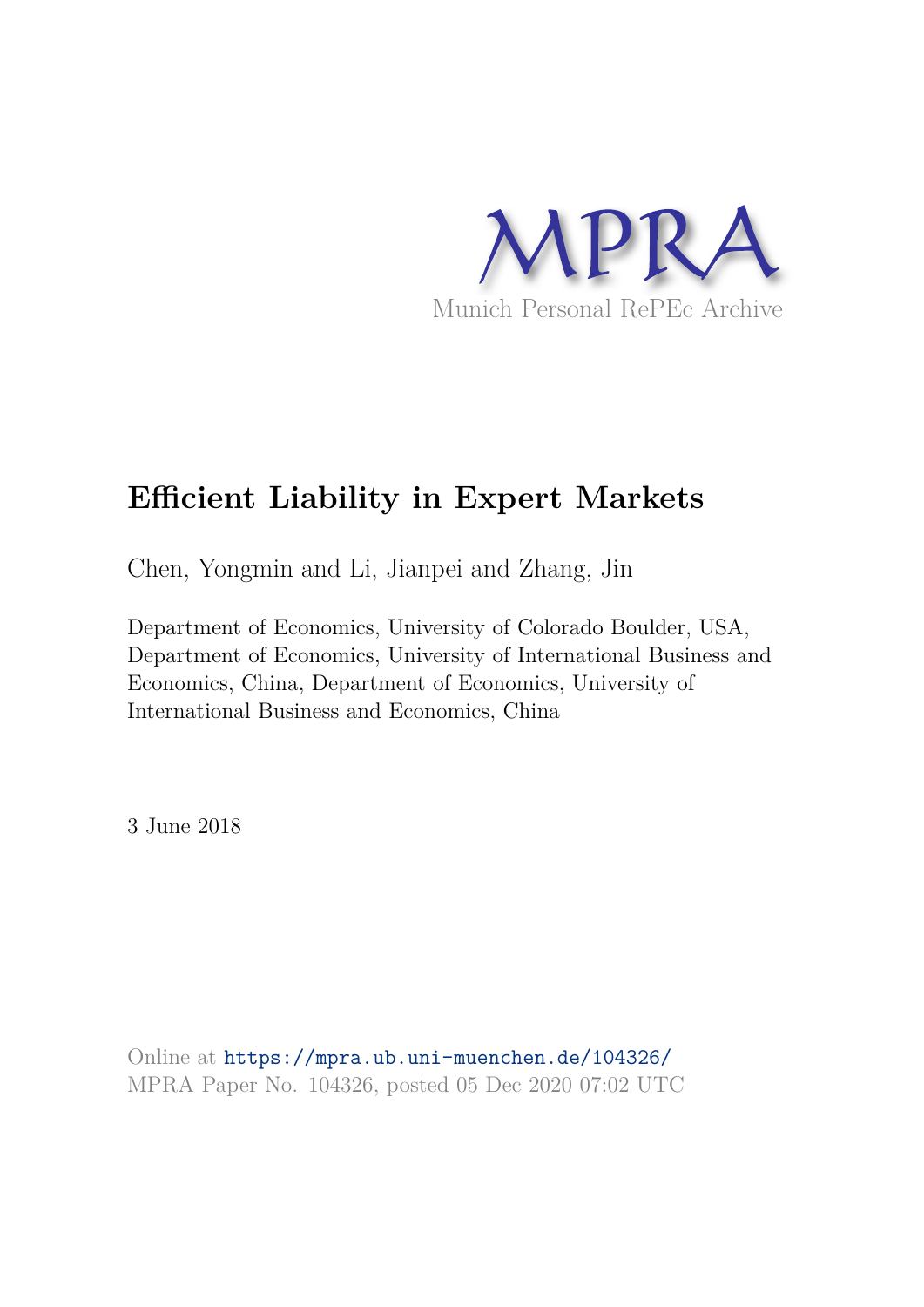# Efficient Liability in Expert Markets

Yongmin Chen<sup>†</sup> Jianpei Li<sup>‡</sup> Jin Zhang<sup>‡</sup>

November 06, 2020

Abstract. When providing professional services, an expert may misbehave by either prescribing the "wrong" treatment for a consumer's problem or failing to exert proper effort to diagnose it. We show that under a range of liabilities the expert will recommend the appropriate treatment based on his private information if price margins for alternative treatments are close enough; however, a well-designed liability rule is essential for also motivating efficient diagnosis effort. We further demonstrate that unfettered price competition between experts may undermine the efficient role of liability, whereas either a minimum-price constraint or an obligation-to-serve requirement can restore it.

Keywords: Credence goods, experience goods, experts, liability, diagnosis effort, undertreatment, overtreatment.

JEL Codes: D82, I18, K13, L23

†Department of Economics, University of Colorado Boulder, USA; yongmin.chen@colorado.edu. ‡Department of Economics, University of International Business and Economics, China; lijianpei@uibe.edu.cn, jzhang@uibe.edu.cn.

For helpful discussions and comments, we thank Heski Bar-Issac, Andy Daughety, Yuk-fai Fong, Xinyu Hua, Ting Liu, Albert Ma, David Martimort, Yaofu Ouyang, Mike Riordan, Marius Schwartz, Kathy Spier, Curt Taylor, participants of the 2017 China Meeting of the Econometric Society, the 2017 HKUST Conference of Law and Economics, the 2018 Triangle Microeconomics Conference at UNC-Chapel Hill, the 2018 UIBE Workshop on IO and Competition Policy, Conference on Mechanism and Institution Design 2020, and of seminars at Beihang University, Fudan University, Renmin University, Rutgers University, and University of Toronto.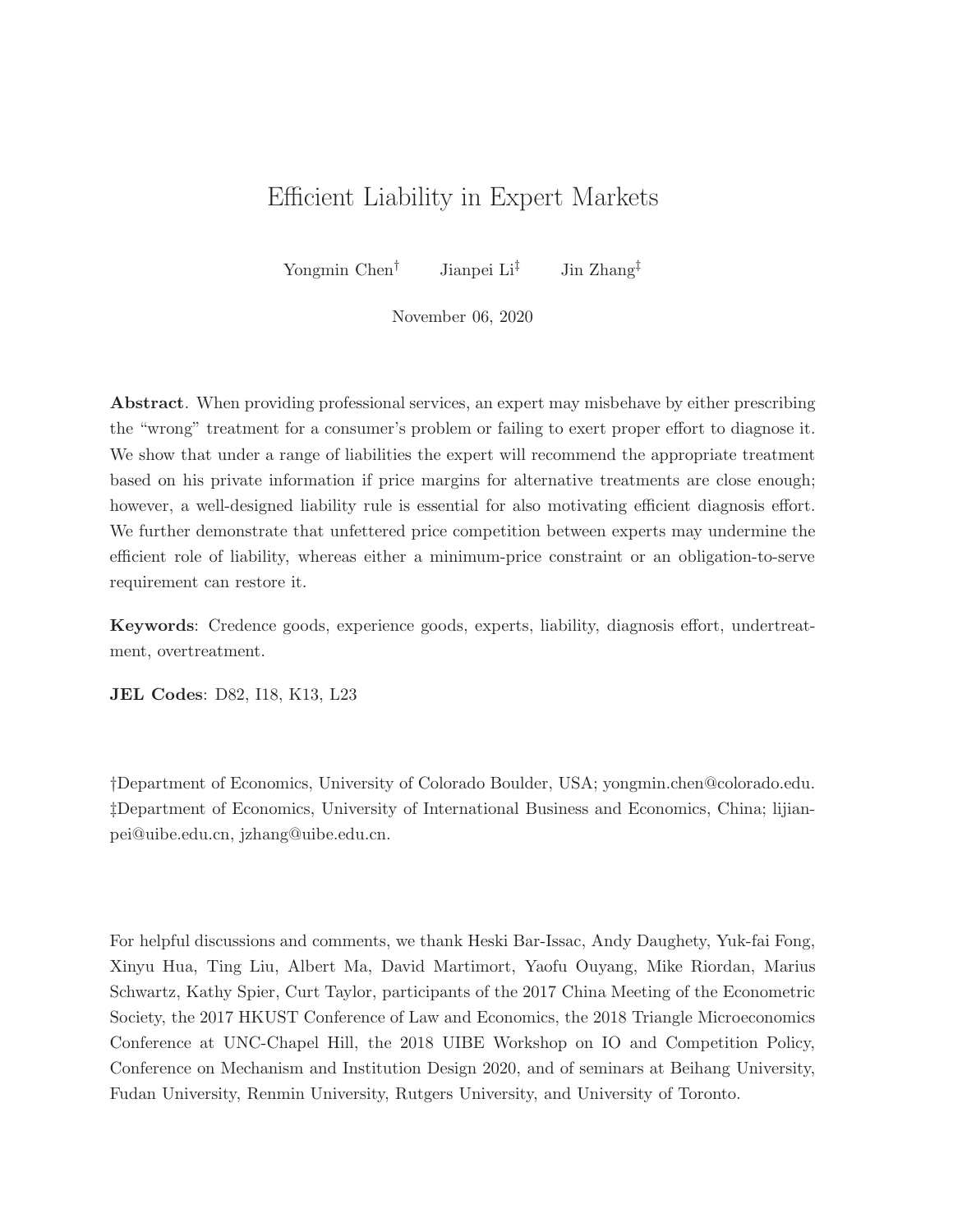# 1. Introduction

When providing professional services, an expert often has superior information about the appropriate "treatment" for a consumer's problem. An extensive literature has studied how to prevent the expert from prescribing the "wrong" treatment for financial gains, with one major insight being that the expert's incentive to "cheat" can be removed if the price margins for alternative treatments are equalized (e.g., Dulleck and Kerschbamer, 2006). In practice, the expert may also need to exert costly effort to diagnose the consumer's problem. The issue is then more complex and less understood, especially because the equal price margin condition could eliminate the expert's incentive to exert diagnosis effort. In this paper, we investigate the role of liability in disciplining the expert's behavior in a model with both adverse selection and moral hazard. We demonstrate that a well-designed liability can lead to efficiency in both the treatment recommendation and the diagnosis effort by the expert. We further show when the market may fail to be efficient even under the optimal liability, and what can be done to restore efficiency.

We consider a model in which a consumer needs a treatment for a problem (e.g., a medical condition) from an expert (e.g., a physician). The problem is either minor or major, and there are two alternative treatments that are competitively provided in the market. Upon seeing the consumer, an expert may immediately learn which treatment is appropriate from his expertise, or can exert (additional) private effort to obtain this information. The expert may then either provide a treatment or decline to serve the consumer without receiving any payment. He may prescribe the wrong treatment—a major treatment for a minor problem (overtreatment) or a minor treatment for a major problem (undertreatment)—if doing so increases his payoff. The type of treatment provided by the expert is observed publicly but the outcome of treatment is verifiable only with some probability.

Our setup departs from the existing literature on expert markets in two significant ways. First, we consider a general service product that differs from a pure credence or a pure experience good, with each as a limiting case, and we study broadly the optimal design of liability in expert markets. The literature has often considered goods/services in expert markets as a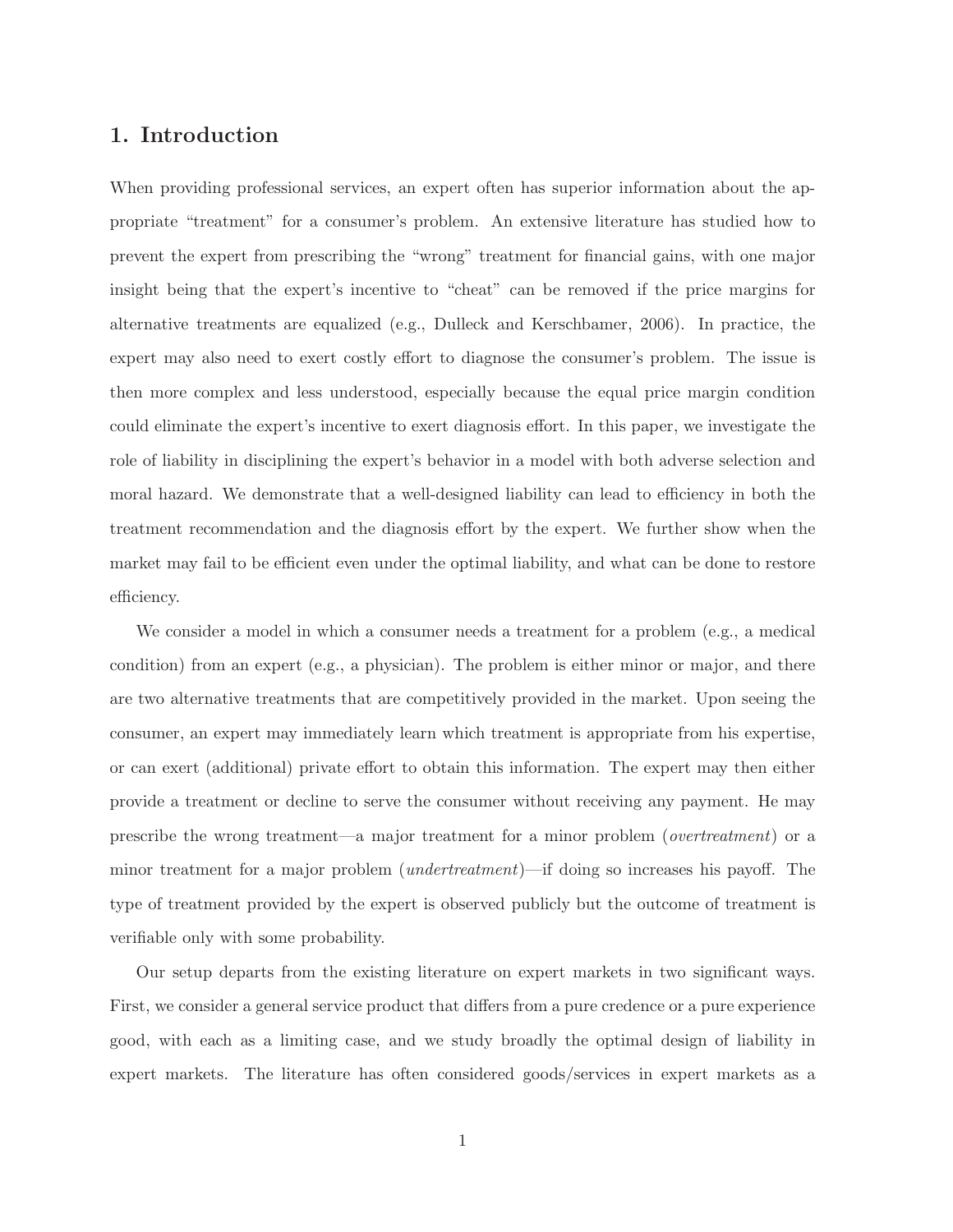credence goods (e.g., Darby and Karni, 1973; Taylor, 1995; Emons, 1997, 2001; Fong, 2005; Alger and Salanie, 2006; Liu, 2011), which makes the key assumption that consumers do not learn the treatment outcome afterwards—particularly in the case of overtreatment—and naturally precludes the use of liability to motivate experts. However, there is abundant evidence that service outcomes in expert markets, including healthcare, financial services, car repair services, auditing, taxi rides, can sometimes be verified, either through the use of modern technology (e.g., video recording the treatment process and comparative big data analysis) or with the help of third-party experts. Moreover, professional liabilities targeted at curbing negligent and fraudulent behavior in expert markets are an inherent part of tort law in many countries. Second, unlike the focus in the literature on adverse selection, we also consider moral hazard in the model.<sup>1</sup> We believe a model of both adverse selection and moral hazard captures more realistic features of many expert markets.<sup>2</sup> For example, a patient with a bad cough and a fever may need only a minor treatment (home rest, possibly with some medication) or a major treatment that requires hospitalization, and the physician may need the incentive to exert diagnosis effort to determine which treatment is appropriate, in addition to the incentive for truthful information reporting.<sup>3</sup>

We find that for a wide range of liabilities the expert will recommend the appropriate treatment based on his private information if price margins for alternative treatments are sufficiently close, which will be true in equilibrium. Remarkably, here the "equal price margin" condition is no longer necessary to solve the adverse selection problem, because the presence of liability relaxes the incentive constraint for the expert to reveal his private information truthfully. In fact, the familiar result that price margins are equalized for the two treatments emerges in

<sup>1</sup>Dulleck and Kerschbamer (2009) also investigates the incentives of experts to exert diagnostic effort and to report truthfully when the experts face competition from discounters who cannot perform diagnosis. Another notable exception is Bester and Dahm (2018), which analyzes the design of optimal contract when payment can be made contingent upon the consumer's report of her subjective evaluation of the treatment outcome in a combined model of adverse selection and moral hazard.

<sup>2</sup>Bardey, et al (2020) analyzes a market for experience goods that also combine both adverse selection and moral hazard. They study optimal regulation and to what extent competition can substitute for regulation to curb the distortions from these two problems. Different from them, our paper studies liability design in markets that also share features of a credence good.

<sup>3</sup>The expert service could also be to repair a consumer's car, to fix a client's malfunctioning air-conditioning system, to provide advice on a client's legal problem, or to improve the security of a client's computer network. In all these situations, the expert may need to be provided with incentives both to incur (private) diagnosis cost and to report the consumer's problem honestly.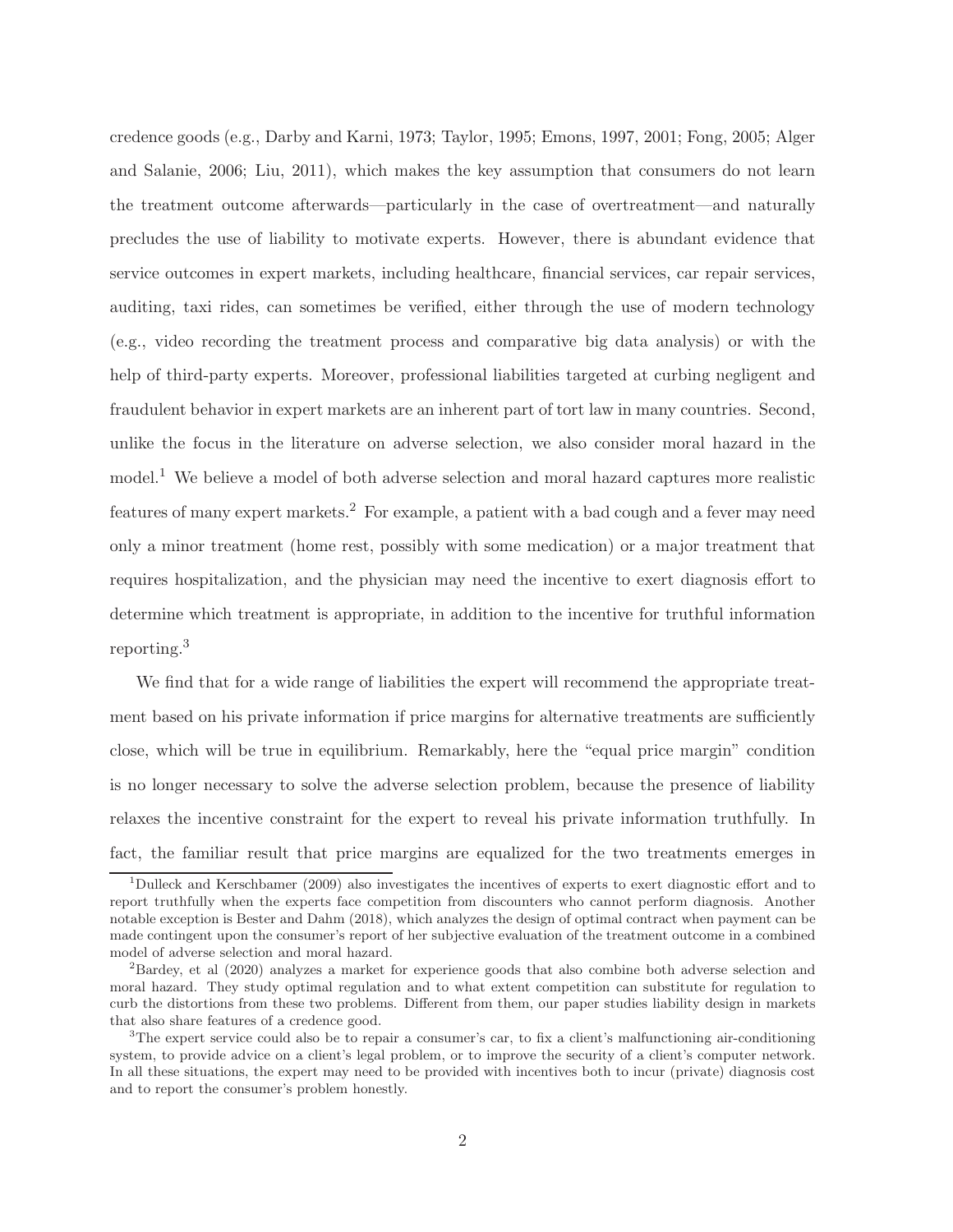equilibrium as a special case of our model under zero liability.

While there are many liability rules under which the expert will recommend the appropriate treatment given his private information, they generally do not provide the efficient incentive for the expert's diagnosis effort. We derive the necessary and sufficient condition for a liability rule to result in both honest recommendation and efficient diagnosis. The efficient liability rule, when it exists, specifies damage payments for verified losses from wrong treatments that will induce equilibrium prices under which (i) the price margin for each treatment is equal to its expected liability cost and (ii) the expected price margin for the two treatments is equal to the efficient critical value of the expert's diagnosis cost. Then, the expert will conduct the additional diagnosis if and only if its cost does not exceed its expected social benefit; and he will also choose the efficient treatment—the treatment that maximizes the expected total surplus—based on his information.

We demonstrate that the efficient liability exists when, for instance, the expected loss to the consumer from no treatment is sufficiently high. However, it may fail to exist. Inefficiency can arise in our model for three possible reasons: the expert prescribes the wrong treatment given his information, he chooses diagnosis effort inefficiently, or he declines to serve the consumer after seeing her.<sup>4</sup> When the consumer may be (partially) compensated through liability for her loss from a "wrong" treatment, the social cost of such a loss is not fully born by the consumer. To reduce the expert's information rent when he learns the consumer's problem without additional diagnosis, the prices may become too low to incentivize the expert to exert the efficient diagnosis effort or to be willing to serve the consumer when the diagnosis cost is too high. Consequently, unfettered competition between experts can undermine the efficient role of liability, causing socially deficient diagnosis effort and treatment. Our analysis will also characterize the secondbest liability rule in such situations, where the expert will choose the appropriate treatment given his information (or prior belief), but his diagnosis effort is below the efficient level.

We further show that, when the first-best outcome can not be attained under unfettered competition, an efficient liability always exists if either (i) price margins are constrained to be

<sup>&</sup>lt;sup>4</sup>We assume that welfare is always higher for the consumer to receive some treatment than not to have any treatment.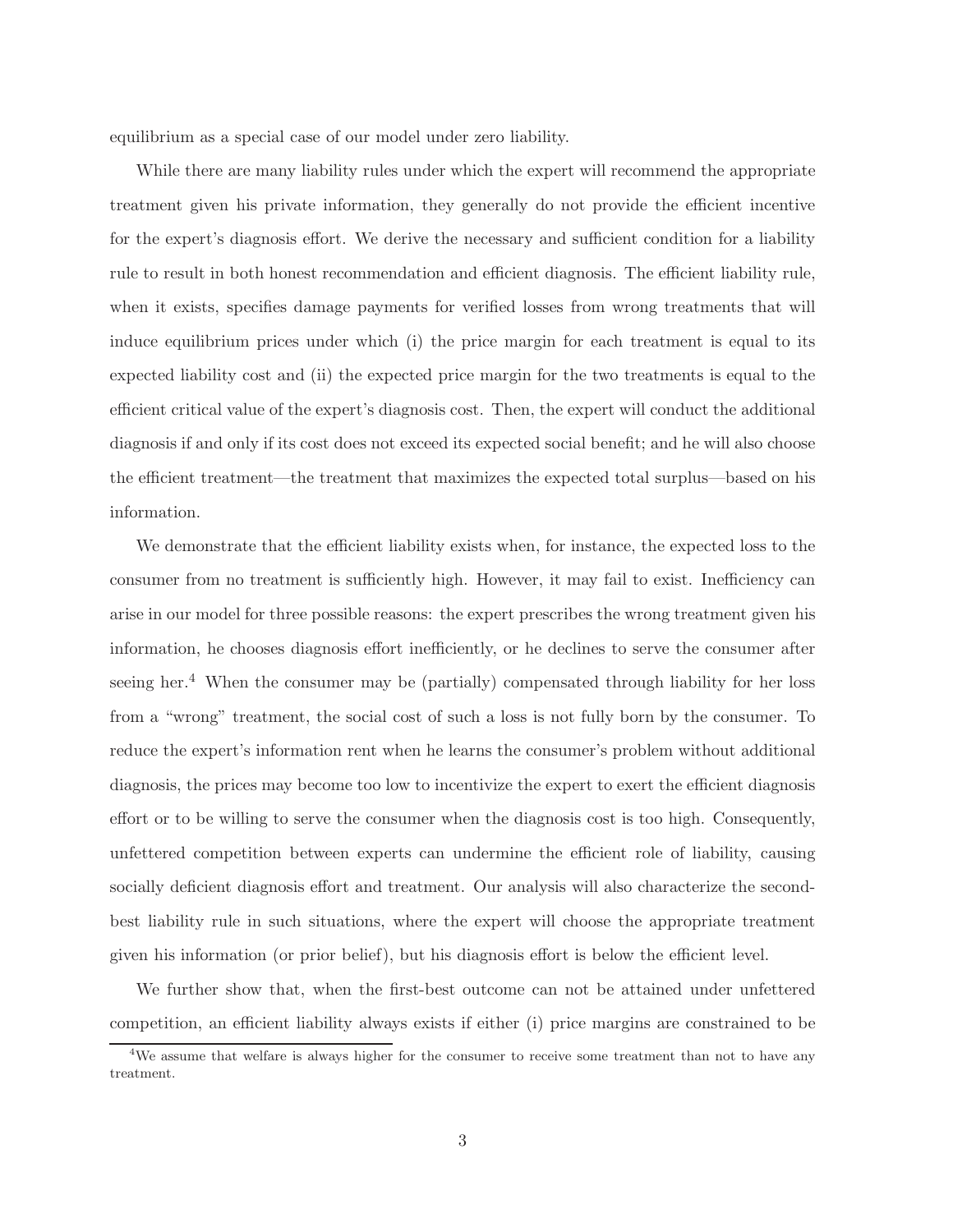above certain minimum levels, or (ii) the expert is obligated to serve after seeing the consumer. Each of these two (regulatory) constraints, when feasible, ensures that under optimal liability the expert will both exert efficient diagnosis effort and provide the proper treatment based on his information, thereby restoring full efficiency. Intuitively, the (proper) minimum-price constraint directly provides the incentive for implementing efficient diagnosis effort. On the other hand, the obligation to serve removes the option for the expert not to treat the consumer after seeing her, so that the expert will efficiently choose between incurring additional diagnosis cost or treating the consumer based only on his prior belief. In each of these two cases, the liability rule is judiciously designed to satisfy the necessary and sufficient condition for efficiency and, in the case with obligation to serve, to also ensure the expert's willingness to participate in the market.

The economic analysis of liability goes back to the seminal contributions by Brown (1973) and Shavell (1980). In markets where consumers can detect and verify a product's failure, the literature has studied how product liability rules affect a producer's incentives to improve product safety ex ante and to provide ex post remedy for an unsafe product (e.g., Daughety and Reinganum, 1995, 2008; Spier, 2011; Hua, 2011; Chen and Hua, 2012). Shavel (2007) presents a survey on the analysis of liabilities for accidents. In credence goods markets where consumers are assumed to rely on experts to determine which treatment is appropriate, there has been little attention to the role of liability in motivating the experts' effort and honesty, presumably because of the view that if consumers cannot tell whether or not a treatment is appropriate, liability would not be effective as an incentive mechanism. In an alternative credence goods setting, consumers are assumed to be able to verify undertreatment, and the institution of liability, defined as "the necessity for a seller to provide a good of sufficient quality to meet the consumer's needs" (Balafoutas and Kerschbamer, 2020), prevents experts from providing insufficient services.<sup>5</sup> By taking the broader view of legal liability in the tradition of Brown (1973) and Shavell (1980) and recognizing that products in expert markets often share properties of both credence and experience goods, we analyze the judicious design of expert liability in a

<sup>&</sup>lt;sup>5</sup>See also Fong, Liu, and Wright (2014) that emphasizes the importance of verifiability relative to liability in a model of adverse selection, and Fong and Liu (2018) that considers how liability may affect the expert's incentive to maintain reputation.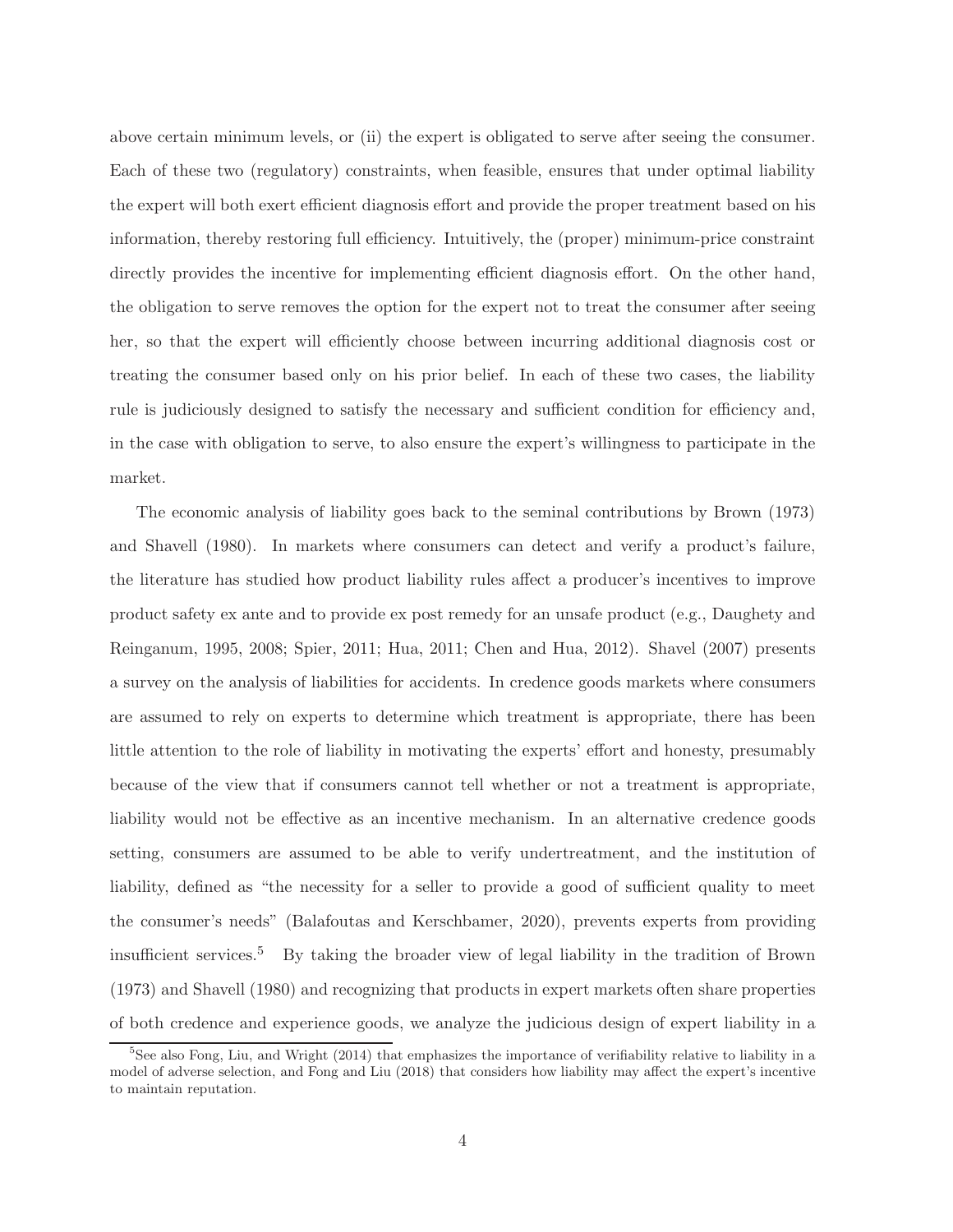model of probabilistic verification for the treatment outcome, in accordance with the observed feature in many expert markets.

While our model applies to markets with expert services in general, its most prominent application is probably the health care market where physicians' incentives are regulated by medical malpractice liabilities (e.g., Danzon, 1991).<sup>6</sup> Studies suggest that 4 to 18 percent of patients seeking care in hospitals in the U.S. are victims of medical malpractice, which could cost between \$17-29 billion per year (Arlen, 2013). Liability for medical malpractice has emerged to discipline physicians and protect patients, but its performance has been controversial, and studies on its optimal design are scarce.<sup>7</sup> Our analysis sheds light on this issue. In particular, our results suggest that malpractice liability is essential for motivating physicians to exert proper diagnosis efforts. The efficient liability level depends not only on the magnitude of the loss, but also on whether there is overtreatment or undertreatment, because their probabilities of detection often differ. Also, the efficient liability is sometimes punitive, (much) exceeding the patient's loss from a malpractice incident. Furthermore, unfettered price competition for services among potential experts could undermine efficiency, causing the failure of the existence of an efficient liability rule.

We present our model in Section 2. Section 3 describes the efficient benchmark, characterizes market equilibrium under a given liability rule, and analyzes the optimal design of liability. Sections 4 and 5 establish our results under a minimum-price constraint and under the obligationto-serve requirement, respectively. Section 6 concludes. Lengthier proofs are relegated to an appendix.

 ${}^{6}$ Many studies have found that physicians respond to financial incentives in treatment choices, including Gruber, Kim and Mayzlin (1999) on cesarean deliveries, Dickstein (2016) on the choice of drugs that treat depression, and Coey (2015) on treatment choices in heart attack management.

 $^7$ As important exceptions, Simon (1982) compares negligence rule with strict liability in the health care market; Arlen and MacLeod (2005) analyzes optimal liability when the physician invests in expertise and there may be inadequate treatment. The key conflict in both papers is a moral hazard problem. Demougin and Fluet (2006, 2008) analyze the optimal assignment of liabilities under different rules of proof in lawsuits, which is applicable to the healthcare markets, but their focus is very different from ours.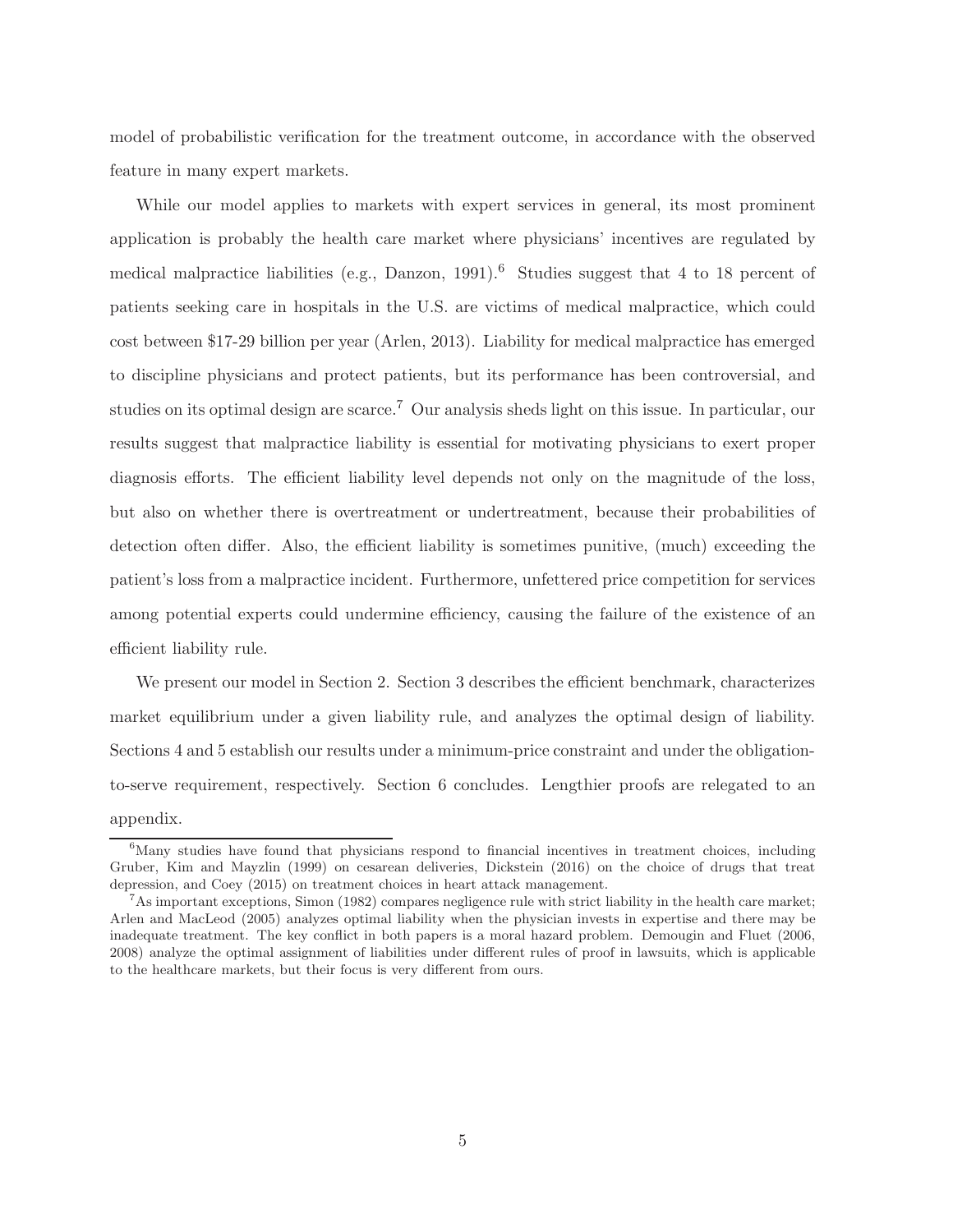# 2. The Model

A consumer needs a treatment from an expert for a problem that can be either minor or major,  $t \in \{m, M\}$ , where  $Pr(t = m) = \theta = 1 - Pr(t = M)$  and  $\theta \in (0, 1)$ . The expert can provide either a minor treatment  $T_m$  or a major treatment  $T_M$ , which is appropriate respectively if t is  $m$  or  $M$ . The consumer's gross utility from the treatment is

$$
v(t,T) = \begin{cases} 0 & \text{if } T = T_t \text{ for } t = m, M \\ -z_u & \text{if } t = M \text{ and } T = T_m \\ -z_o & \text{if } t = m \text{ and } T = T_M \end{cases}
$$
(1)

Thus, the consumer's gross utility is normalized to zero if she receives the appropriate treatment for her problem. If her type is M but the treatment is  $T_m$ , undertreatment occurs and the consumer suffers a loss  $z_u > 0$ . On the other hand, *overtreatment* occurs when problem type m is treated with  $T_M$ , in which case the harm to the consumer is  $z_o > 0.8$  We further assume that the consumer is able to verify her loss  $z_u$  or  $z_o$  with probability  $\alpha_u \in (0,1]$  or  $\alpha_o \in (0,1]$ , when undertreatment or overtreatment has occurred, respectively. This formulation allows us to analyze a full spectrum of possibilities concerning the verifiability of the treatment outcome, encompassing pure credence and experience goods as the limit cases. In particular, the case of  $\alpha_o \to 0$  and  $\alpha_u \to 0$  corresponds to pure credence goods for which a consumer is unable to know the outcome after the treatment, the case of  $\alpha_o \to 0$  and  $\alpha_u = 1$  corresponds to full verifiability on undertreatment but no verifiability on overtreatment, and the case of  $\alpha_o = \alpha_u = 1$  corresponds to an experience good for which the consumer perfectly learns the treatment outcome. Most goods and services in expert markets probably fall between pure credence and experience goods with intermediate values of  $\alpha_o$  and  $\alpha_u$ .<sup>9</sup>

Note that the way we define consumer's utility also differs from that in the credence goods

<sup>&</sup>lt;sup>8</sup>Our analysis and results would be essentially the same if we interpret  $z_u$  and  $z_o$  as the expected losses associated with undertreatment and overtreatment.

 $9$ The loss might be verified not directly by the consumer, but by third party experts or the legal discovery process. In health care markets, overtreatment cases may center on the medical necessity of a procedure. For example, Dignity Health pays \$37 million in False Claims Action, entering a settlement for improper and medically unnecessary hospital admissions (Modern Healthcare, Oct. 30, 2014).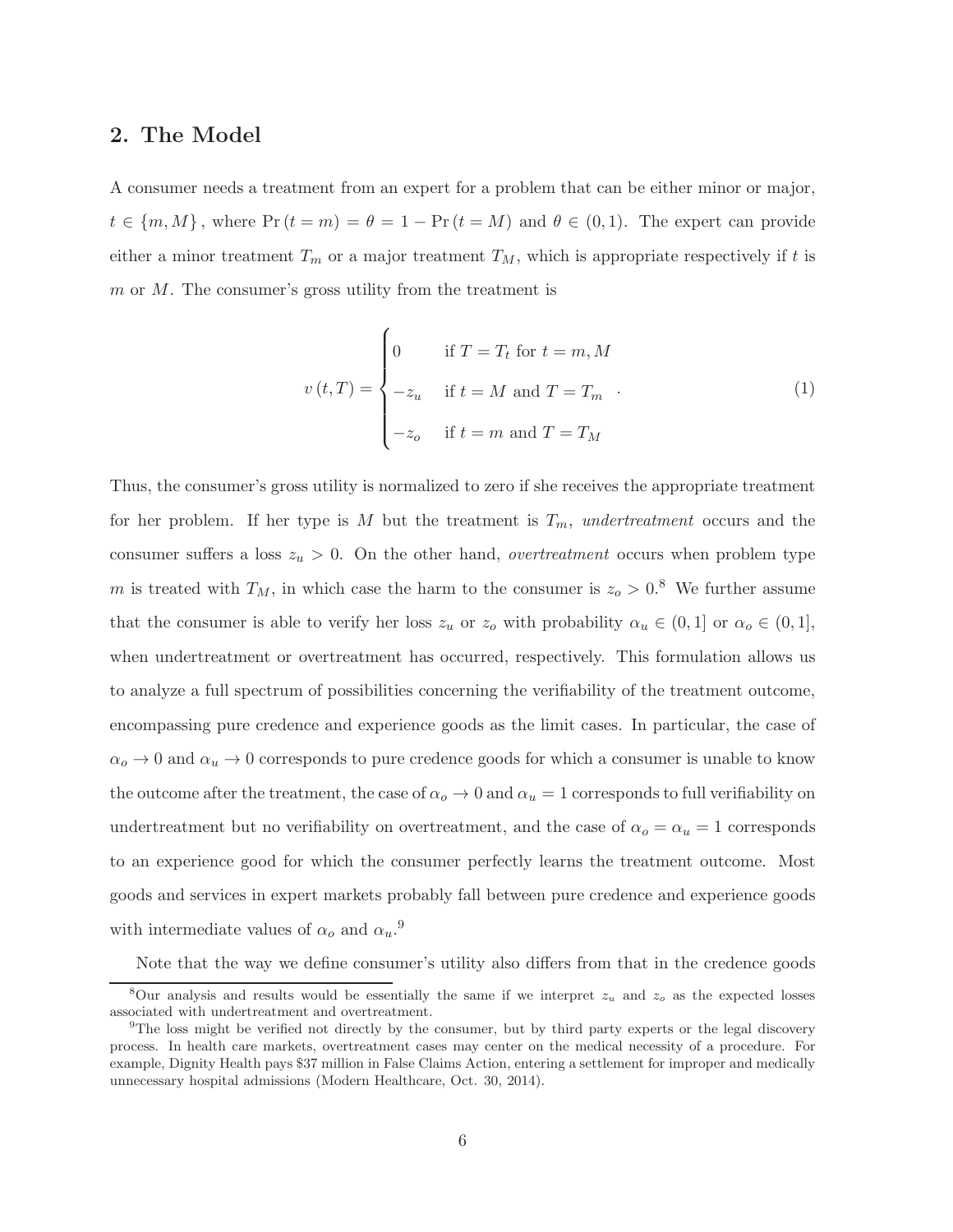literature, where the harm from overtreatment is usually normalized to zero, and undertreatment leads to the same utility as no treatment. (See, e.g. Emons, 1997; Dulleck and Kerschbamer, 2006). We depart from this modeling by assuming that overtreatment also leads to a harm for the consumer (but allowing  $z_o = 0$  as a special case) and undertreatment may lead to a loss different from no treatment (but with the two being equal as a special case). By adopting this more realistic setup, we wish to explicitly account for the increasing concern over the harm from overtreatment in practice (e.g., Brownlee, 2008; Buck, 2013, 2015).<sup>10</sup>

If the problem is not treated by the expert, the consumer suffers an expected loss in the (absolute) amount of x. Treatments  $T_m$  and  $T_M$  cost the expert 0 and  $C > 0$ , respectively, and we assume

(i) 
$$
C + \theta z_o < x
$$
, and (ii)  $C < z_u(1 - \theta)$ , (2)

so that (i) applying a major treatment without knowing whether  $t = m$  or M is more efficient than leaving the problem untreated, and (ii) without knowing whether  $t = m$  or M, there exist parameter values under which  $T_M$  is more efficient than  $T_m$ . The type of treatment provided to the consumer—e.g., whether a certain procedure is carried out—is assumed to be publicly observed. Thus, if the expert recommends treatment  $T_M$ , cost C must be incurred to implement the treatment.

The expert is better informed about the nature of the consumer's problem and, if necessary, can exert extra effort to diagnose the problem. Specifically, we assume that upon seeing the consumer, with probability  $\beta \in [0, 1)$  the expert is informed about the realization of t (i.e., whether  $t = m$  or M), while with probability  $1 - \beta$  he is not informed of t but privately learns the realization of k, his private cost of diagnosis effort to learn the realization of  $t$ .<sup>11</sup> Ex ante, k follows a continuous probability distribution  $F(k)$  on support  $[0, \bar{k}]$ . We denote the expert's decision on whether to incur  $k$ —if he does not observe the realization of t upon seeing the

 $10Buck$  (2015) reported that John Dempsey Hospital was discovered in 2011 to administer chest combination CT scans at nearly 10 times the national average while health experts noted that combination scans do not provide more valuable information in comparison to a single CT scan in most of those situations. Excess combination scans expose patients to large doses of radiation which increases the risk of developing cancer at later stage.

<sup>&</sup>lt;sup>11</sup>This effort is beyond the observable normal effort associated with seeing the consumer. The extra cost  $k$  may include the additional time the expert spends with the consumer, the effort to gather additional information or to learn new developments in treatment technology.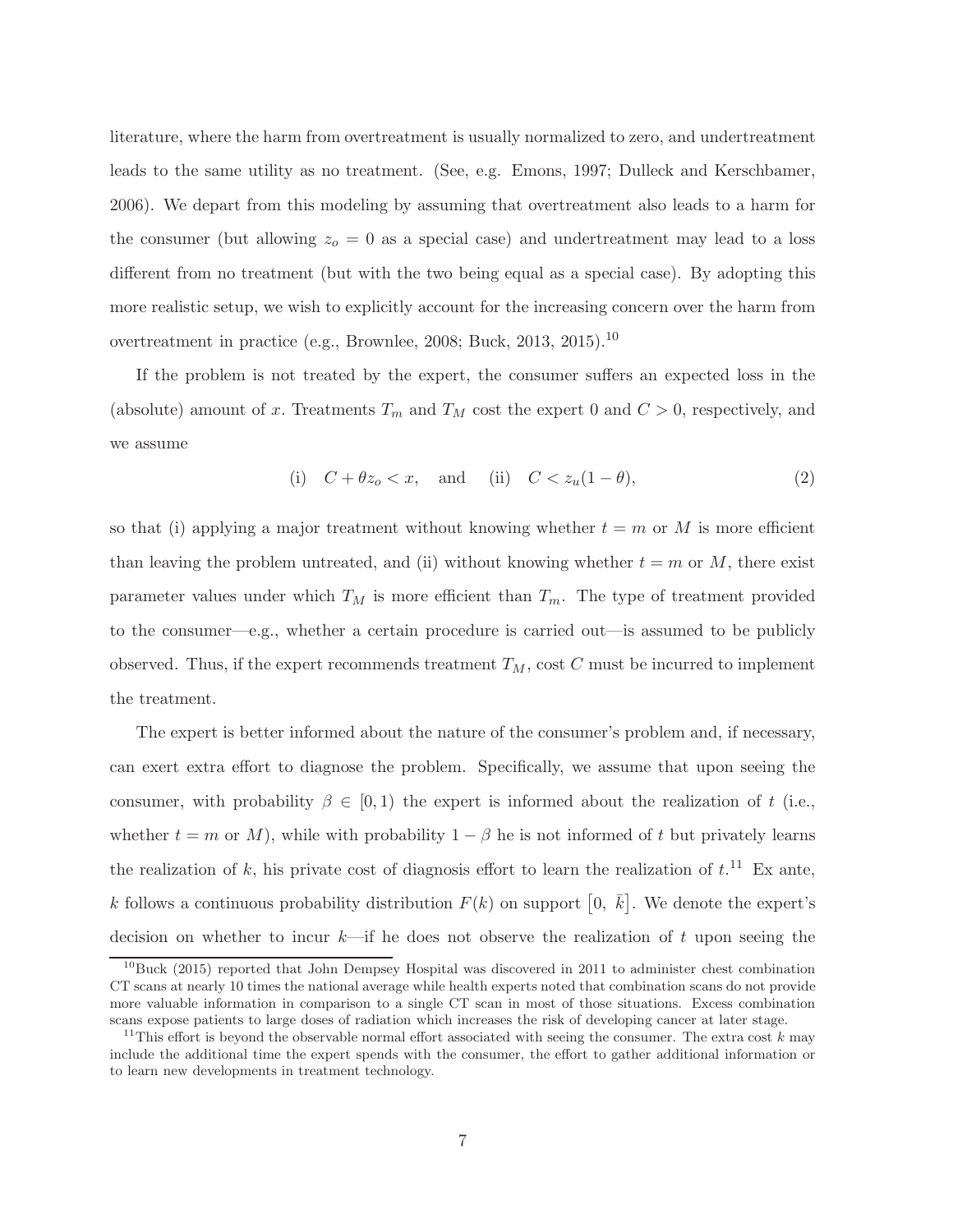consumer—by  $e \in \{E, N\}$ . If he chooses E by incurring k, the expert learns the realization of t, while if  $e = N$  (i.e., incurring no k) the expert maintains his prior belief about t. Whether the expert incurs the diagnosis cost is his private information.

The expert may be liable for a bad outcome that is a result of maltreatment. The liability rule specifies damage payments  $D \equiv (D_o, D_u)$ , so that the expert is required to pay  $D_u > 0$  if it is verified that the consumer has received undertreatment with loss  $z_u$ , and he is required to pay  $D<sub>o</sub> > 0$  if it is verified that the consumer has received overtreatment with loss  $z<sub>o</sub>$ .

The timing of the game, given a liability rule D, proceeds as follows:

- 1. The consumer sets prices  $(P_M, P_m)$  for treatments  $T_M$  and  $T_m$ , respectively, to maximize her expected surplus.<sup>12</sup> The consumer then visits the expert with her problem.
- 2. Upon seeing the consumer, the expert either learns the realization of  $t$  or, without learning t, the realization of his private cost of diagnosis effort  $k$ . In the latter case, he can privately choose either to incur k (denoted as E) or not to do so (denoted as N). He then chooses  $T \in \{T_m, T_M, R\}$ , where R denotes his action of refusing to treat the consumer, for which he and the consumer will receive payoffs zero and  $-x$ , respectively.<sup>13</sup> The game ends if the expert chooses  $T = R$ , and it proceeds to the next stage otherwise.
- 3. The treatment recommended by the expert is implemented and payment  $(P_M \text{ or } P_m)$  is made.
- 4. If a loss from treatment is verified, the expert compensates the consumer according to the liability rule D.

Notice that there are potentially four dimensions of asymmetric information in our model: the expert's private information about (i) whether he learns the realization of  $t$  upon seeing the consumer, (ii) the realization of  $k$ , (iii) whether he incurs the diagnosis cost, and (iv) whether  $t = m$  or M, with or without incurring k.

<sup>&</sup>lt;sup>12</sup>We interpret this as resulting from unrestricted competition among potential experts. Relatedly, Arlen and MacLeod (2005) analyzes a setting in which the patients are price setters while the physician market is fully competitive.

<sup>&</sup>lt;sup>13</sup>Notice that, as the expected value for the consumer's outside option,  $-x$  could reflect the possibility that the consumer may visit other experts, for which there could be costs associated with delay or other frictions.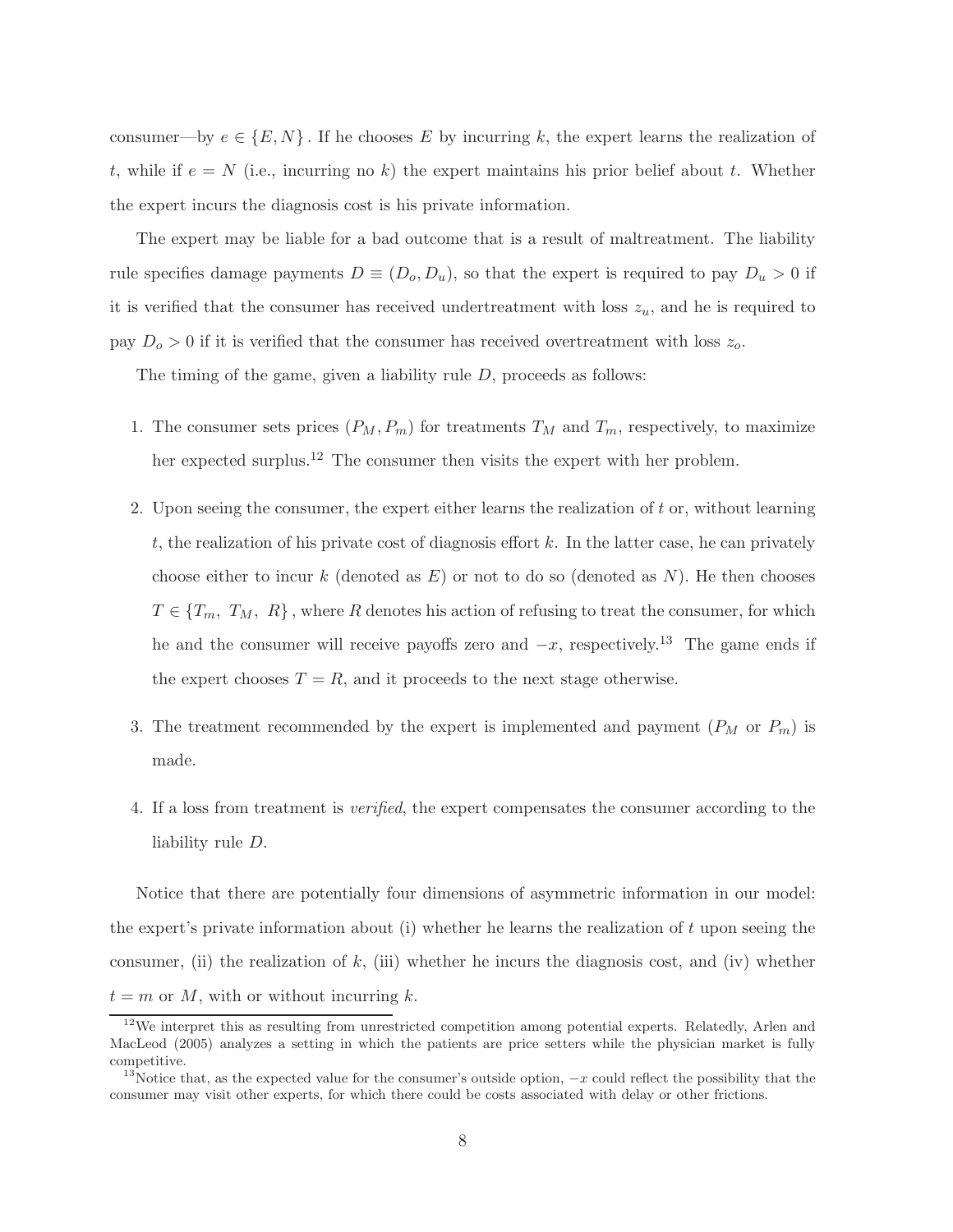# 3. Analysis

In this section, we first describe the efficient benchmark. We then characterize the equilibrium of the game between the expert and the consumer, for a given liability rule. Finally, we analyze the design of an optimal liability rule that maximizes welfare (as measured by expected total surplus), and provide conditions under which full efficiency may or may not be attained.

#### 3.1 Efficient Benchmark

Suppose all information is public and the expert can be required to act efficiently in all possible situations. If the expert learns  $t$  upon seeing the consumer, it is clearly efficient for him to choose  $T_t$  for  $t \in \{m, M\}$ . So we focus on the case where the expert needs to incur k in order to learn t. The expert can then choose  $(N, T_M)$ : implementing  $T_M$  without incurring diagnosis cost k; or  $(N, T_m)$ : implementing  $T_m$  without incurring cost k; or  $E_T$ : choosing E followed by  $T_t$  for  $t \in \{m, M\}$ . The total surplus of the expert and the consumer for each of these strategies is

$$
W(N,T_M) = -\theta z_0 - C; \qquad W(N,T_m) = -(1-\theta)z_u \qquad W(E_T) = -k - (1-\theta)C. \tag{3}
$$

By the assumption on  $C$  from part (i) of  $(2)$ ,

$$
W(N,T_M) = -\theta z_o - C > -x,
$$

and thus if the expert has no additional information about t beyond his prior belief, a major treatment has higher welfare than no treatment. Therefore it is never efficient for the expert to choose R. Moreover,  $W(N, T_M) \ge W(N, T_m)$  if and only if

$$
z_o \le \frac{z_u(1-\theta)-C}{\theta} \equiv z_o^* \qquad \text{or} \qquad z_u \ge \frac{\theta z_o + C}{1-\theta} \equiv z_u^*.
$$
 (4)

That is, if the expert must choose the treatment based on his prior belief about  $t$ , it is efficient to choose  $T_M$  if the harm from overtreatment is relatively small compared to undertreatment  $(z_0 \leq z_0^*)$ , and to choose  $T_m$  otherwise. Notice that  $z_0^*$ , which is positive by the assumption on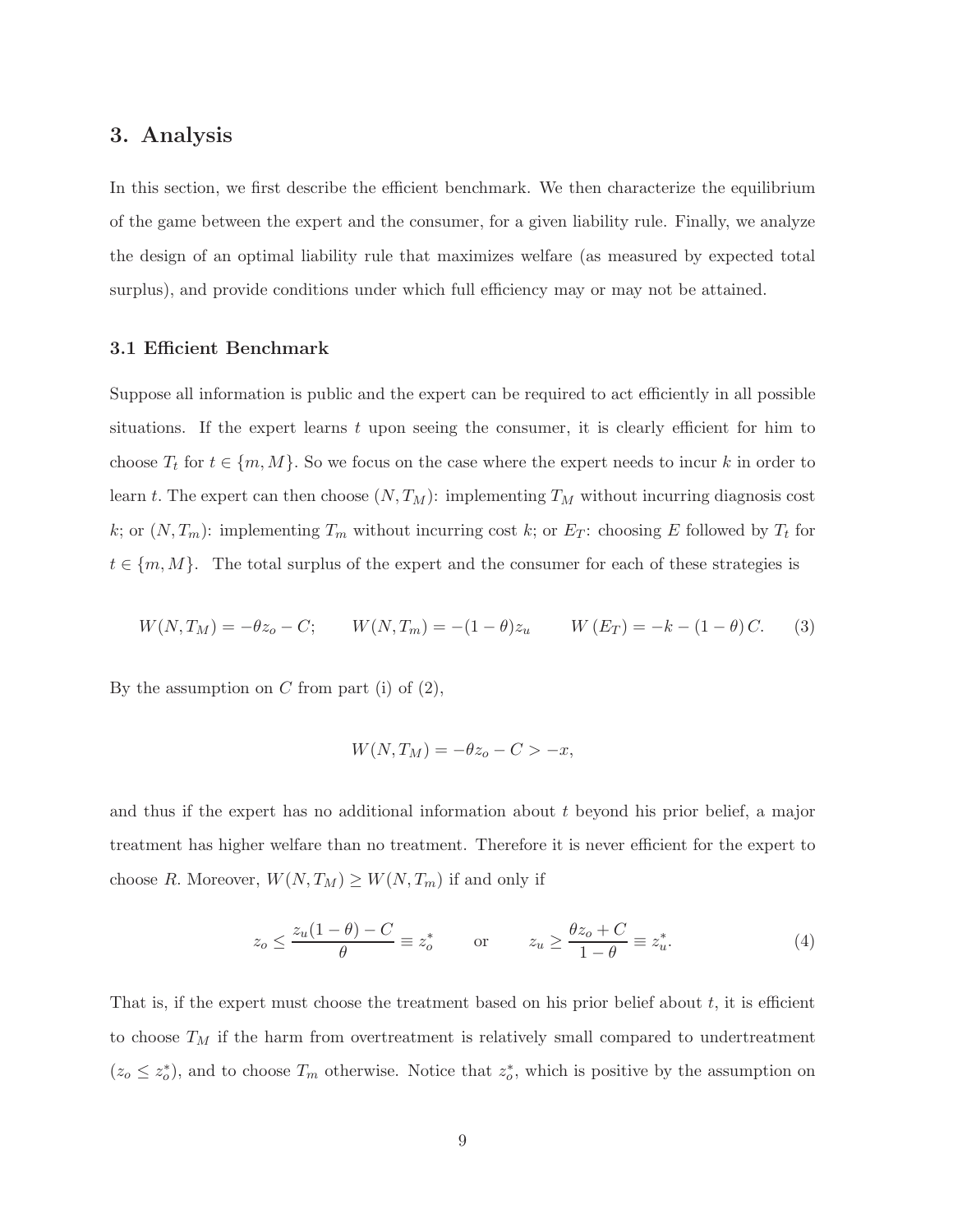C from part (ii) of (2), is increasing in  $z_u$  and decreasing in C.

Incurring the diagnosis cost is efficient when  $W(E_T) \ge \max \{W(N,T_M), W(N,T_m)\}\,$ , which holds if and only if

$$
k \le \min\left\{\theta\left(C+z_o\right), \ \left(1-\theta\right)\left(z_u - C\right)\right\} \equiv k^*,\tag{5}
$$

and we assume  $k^* < \bar{k}$  throughout the paper to focus on the more interesting case that it is not always efficient to incur k.

Lemma 1 summarizes the efficient benchmark.

**Lemma 1** If the expert learns t upon seeing the consumer, it is efficient for him to choose  $T_t$ for  $t \in \{m, M\}$ . Otherwise, it is efficient to choose (i)  $(N, T_M)$  if  $k > k^*$  and  $z_o \leq z_o^*$ ; (ii)  $(N, T_m)$  if  $k > k^*$  and  $z_o > z_o^*$ ; (iii)  $E_T$  if  $k \leq k^*$ .

Thus, when additional diagnosis effort is required to learn  $t$ , the efficient decision by the expert depends straightforwardly on the realized value of k and on the value of  $z<sub>o</sub>$  relative to  $z_o^*$ : When the diagnosis cost is sufficiently high, it is efficient to have  $T_M$  without incurring k if the loss from overtreatment is small enough, while it is efficient to have  $T_m$  without incurring  $k$  if the loss from overtreatment is high enough; when the diagnosis cost is sufficiently low, it is efficient to incur  $k$  and then choose the appropriate treatment.

#### 3.2 Equilibrium of the Expert-Consumer Game

We now analyze the game between the expert and the consumer, taking the liability rule (D) as given. Without loss of generality, denote any pair of prices by  $P_M = C + \Phi_M$  and  $P_m = \Phi_m$ , where  $\Phi_M \geq 0$  and  $\Phi_m \geq 0$  are the price margins or markups for the expert if he provides treatments  $T_M$  and  $T_m$ , respectively. Each pair of prices—or equivalently  $(\Phi_M, \Phi_m)$ —posted by the consumer is followed by a choice of the expert.

Since  $\Phi_t \geq 0$  for  $t \in \{m, M\}$ , the expert never refuses to treat the consumer  $(T = R)$  if he knows the realization of  $t$ . Furthermore, if the expert knows the realization of  $t$ , either upon seeing the consumer or after incurring k, it would be optimal for him to choose  $T_t$  for  $t \in \{m, M\}$ if and only if

$$
\Phi_M \ge \Phi_m - \alpha_u D_u, \qquad \Phi_m \ge \Phi_M - \alpha_o D_o. \tag{6}
$$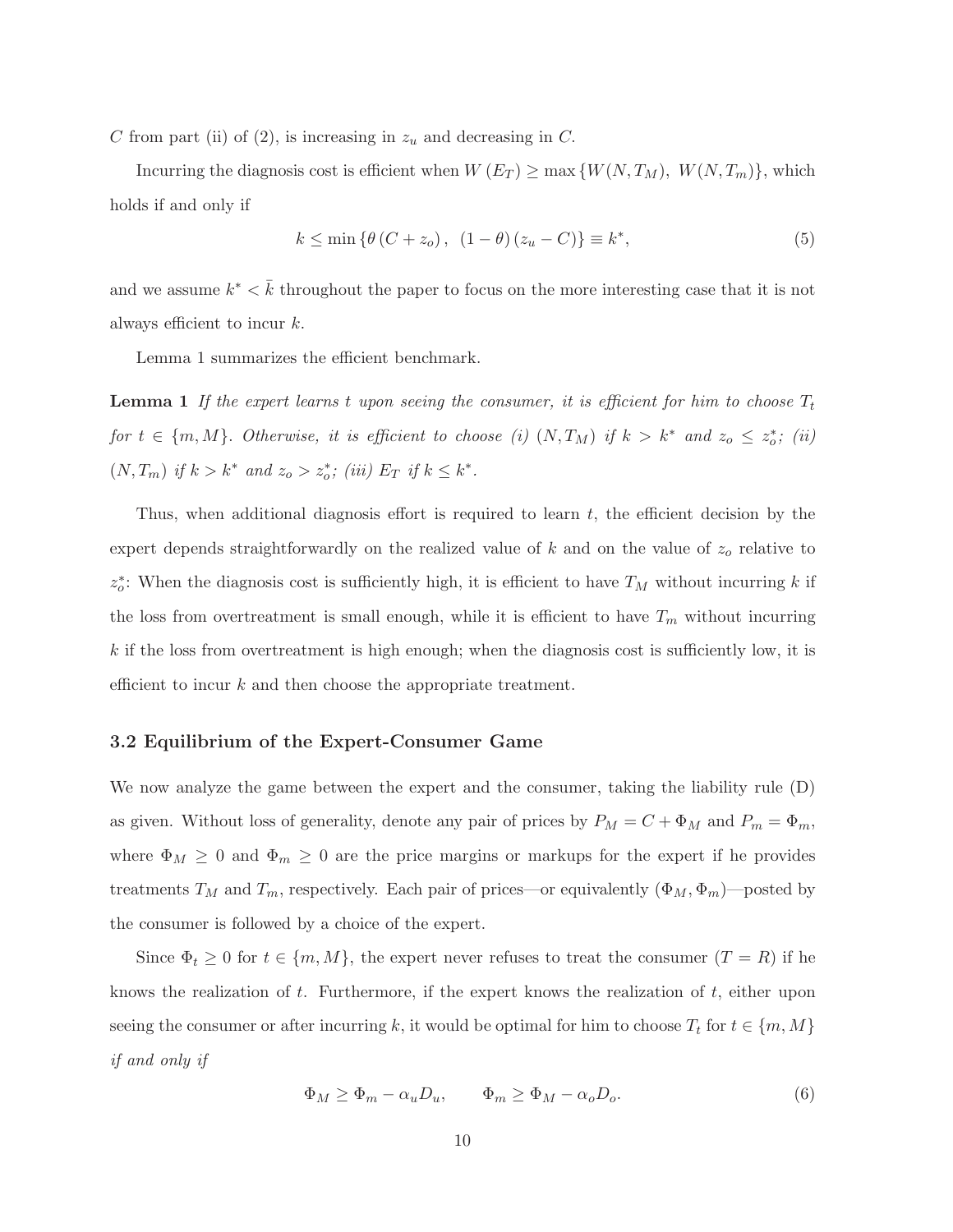Our analysis will proceed under the presumption that (6) holds—so that the expert will choose the appropriate treatment if he knows what  $t$  is—and we later confirm that this is indeed the case in equilibrium and a pair of prices that satisfy  $(6)$  is indeed optimal for the consumer.<sup>14</sup>

Notice that for (6) to hold,  $\Phi_M = \Phi_m$  if  $D_u = D_o = 0$ . That is, in order for the expert to recommend the appropriate treatment given his information, equal price margins from different treatments are required when no liability can be imposed on the expert (e.g., Dulleck and Kerschbamer, 2006). When there are liabilities—as we allow in this paper— $\Phi_M = \Phi_m$  is sufficient but no longer necessary for (6): as long as the price margins for the two treatments are not too different, the expert will have the right incentive to recommend the appropriate treatment if he knows  $t.^{15}$  Thus, the presence of malpractice liability relaxes the constraint on price margins to encourage the right treatment from the expert.

Given (6), the expert will choose  $T_t$  for  $t \in \{m, M\}$  if he learns the realization of t. Hence, we can focus our analysis on the expert's choice between  $R$  and the following three options if he does not initially learn t: (i)  $(N, T_M)$ ; (ii)  $(N, T_m)$ ; and (iii)  $E_T$ . For a given D and k, the expert's profit from  $R$  is always zero. His profits from each of the other three choices are, respectively:

$$
\pi(N,T_M) = \Phi_M - \theta \alpha_o D_o, \qquad \pi(N,T_m) = \Phi_m - (1-\theta)\alpha_u D_u, \tag{7}
$$

$$
\pi(E_T) = \theta \Phi_m + (1 - \theta)\Phi_M - k,\tag{8}
$$

where  $\theta \alpha_o D_o$  is the expert's expected liability payment to the consumer under  $(N, T_M)$ , since overtreatment occurs with probability  $\theta$ ; and, similarly,  $(1 - \theta)\alpha_u D_u$  is the expert's expected liability payment to the consumer under  $(N, T_m)$ . The expert will make his choice to maximize his expected payoff; when he has the same expected payoff from any two options, we assume that he will choose the option that is favorable to the consumer.

 $14$ For the design of an optimal liability, it is without loss of generality to devote our attention to situations where  $(6)$  is satisfied. If  $(6)$  is violated, the expert will have the perverse incentive to choose the "wrong" treatment even when he knows t, which cannot maximize welfare.

 $15$ This observation is related to the idea in Bardey, et al  $(2020)$  that to incentivize a seller to collect information and provide truthful advice on a consumer's choice between two goods, the profits from both goods must lie within an implementability cone. However, in our environment, price margins close to each other do not guarantee the exertion of diagnosis efforts, and liability is crucial for such efforts.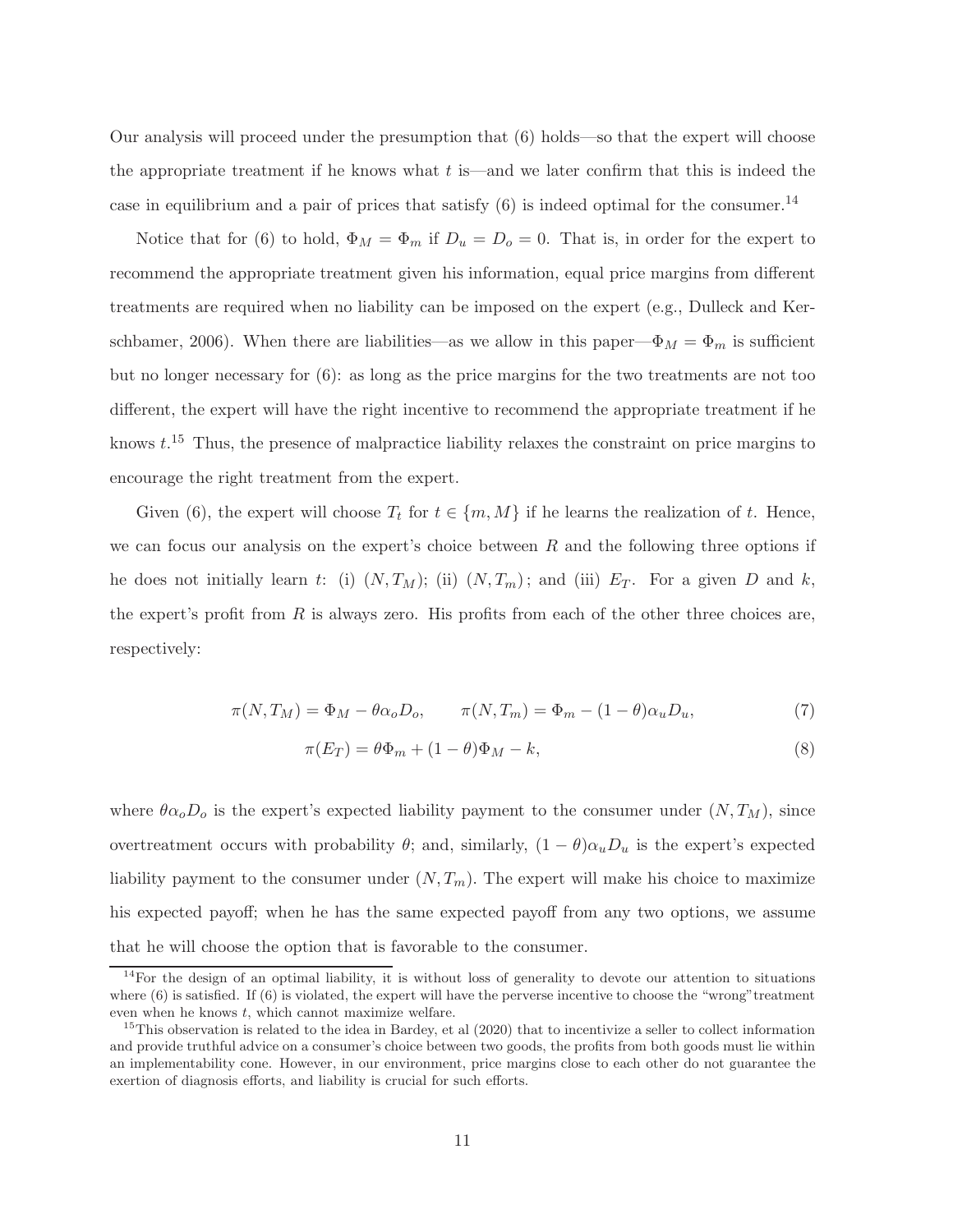Thus, following a pair of prices  $\Phi \equiv (\Phi_M, \Phi_m)$ , the expert's optimal choice when he does not initially learn  $t$  is  $E_T$  if and only if

$$
\pi(E_T) \ge \max\{0, \pi(N, T_M), \pi(N, T_m)\},\tag{9}
$$

or, equivalently, if  $k \leq \hat{k}(D, \Phi)$ , where

$$
\hat{k}(D,\Phi) \equiv \min\{\theta\Phi_m + (1-\theta)\Phi_M, \quad \theta(\Phi_m - \Phi_M + \alpha_o D_o), \quad (1-\theta)(\Phi_M - \Phi_m + \alpha_u D_u)\}.
$$
 (10)

If  $\Phi_M \geq \theta \alpha_o D_o$  and  $\Phi_m \geq (1 - \theta) \alpha_u D_u$ , we have  $\pi(N, T_M) \geq 0$  and  $\pi(N, T_m) \geq 0$ , and the expert will not choose R. However, if  $\Phi_M < \theta \alpha_o D_o$  or  $\Phi_m < (1 - \theta) \alpha_u D_u$ , the expert may earn negative expected profit when choosing  $T_M$  or  $T_m$  based on prior belief about t, in which case he may choose R if k is high. Note that as  $D_o$  and  $D_u$  increase,  $\hat{k}(D, \Phi)$  is higher. This suggests that it is desirable for the consumer to implement  $E_T$  with a positive probability—when the expert does not initially learn  $t$ — only if the total expected liability payments are not too high. This consideration is reflected in the condition below:

$$
\alpha_u D_u + \alpha_o D_o \le \min \left\{ \frac{C + z_o}{1 - \theta}, \frac{z_u - C}{\theta} \right\}.
$$
\n(11)

In what follows, we proceed assuming condition (11) holds, and will later confirm that the condition indeed holds under any welfare-maximizing liability. The lemma below establishes some useful properties concerning the expert's and the consumer's optimal choices.

#### Lemma 2 In equilibrium:

\n- (i) if 
$$
\Phi_M < \theta \alpha_o D_o
$$
 and  $\Phi_m < (1 - \theta) \alpha_u D_u$ , then  $\hat{k}(D, \Phi) = \theta \Phi_m + (1 - \theta) \Phi_M$ ;
\n- (ii) if  $\Phi_M \geq \theta \alpha_o D_o$  or  $\Phi_m \geq (1 - \theta) \alpha_u D_u$ , then  $\Phi_M = \theta \alpha_o D_o$  and  $\Phi_m = (1 - \theta) \alpha_u D_u$ , with
\n

$$
\hat{k}(D,\Phi) = \theta(1-\theta)(\alpha_o D_o + \alpha_u D_u).
$$

**Proof.** See the appendix. ■

Notice that  $\theta \alpha_o D_o$  and  $(1 - \theta) \alpha_u D_u$  are the expected liability cost when the expert chooses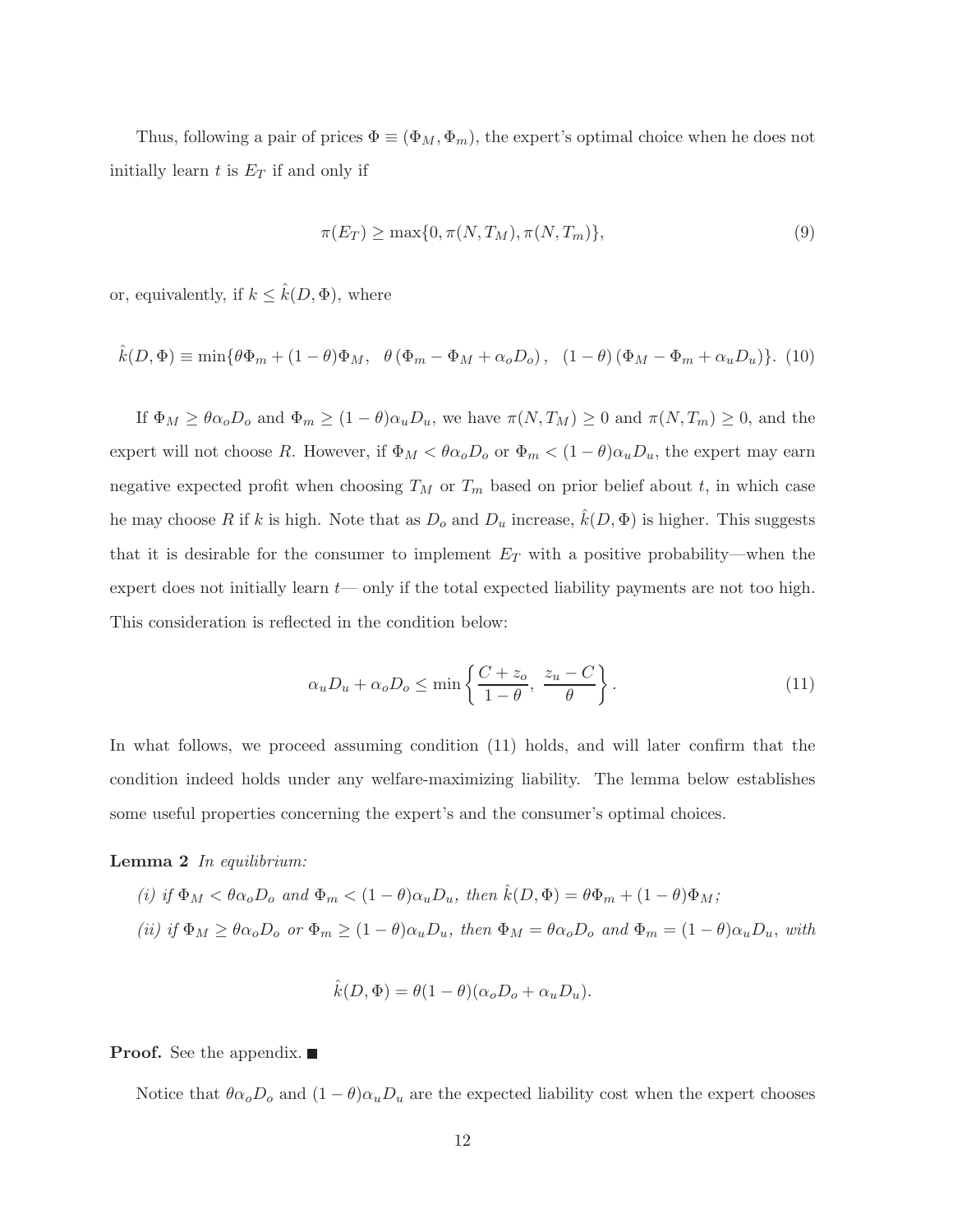$(N, T_M)$  and  $(N, T_m)$ , respectively. In equilibrium, the prices are either just high enough so that the expert will always treat the consumer even when he does not know  $t$  (case (ii) in Lemma 2), or they are low enough so that the expert will not treat the consumer unless he knows  $t$  (case (i) in Lemma 2).

An implication of Lemma 2 is that liability is essential for the expert to exert diagnosis effort. If  $D_o = D_u = 0$ , then case (ii) applies and at the optimal prices  $\Phi_M = \Phi_m$ , with  $\hat{k}(D, \Phi) = 0$  so that the expert never invests in diagnosis effort for any  $k > 0$ .

Let the (expected) price margin for the two treatments be

$$
\bar{\Phi} \equiv \theta \Phi_m + (1 - \theta) \Phi_M.
$$

Then, from Lemma 2, in equilibrium we only need to consider

$$
\bar{\Phi}\begin{cases} = & \theta(1-\theta)(\alpha_o D_o + \alpha_u D_u) \quad \text{for} \quad \Phi_M = \theta \alpha_o D_o \text{ and } \Phi_m = (1-\theta)\alpha_u D_u \\ < & \theta(1-\theta)(\alpha_o D_o + \alpha_u D_u) \quad \text{for} \quad \Phi_M < \theta \alpha_o D_o \text{ and } \Phi_m < (1-\theta)\alpha_u D_u \end{cases} (12)
$$

Lemma 3 below characterizes the equilibrium prices.

**Lemma 3** For given liability  $D \equiv (D_o, D_u)$ , there exists a market equilibrium with  $\bar{\Phi} = \bar{\Phi}^*$ , and  $either (i) \ \bar{\Phi}^* = \theta (1 - \theta)(\alpha_o D_o + \alpha_u D_u)$  with  $\Phi_M^* = \theta \alpha_o D_o$  and  $\Phi_m^* = (1 - \theta) \alpha_u D_u$ , or (ii)  $\bar{\Phi}^* < \theta (1-\theta)(\alpha_o D_o + \alpha_u D_u)$  with  $\Phi_M^* < \theta \alpha_o D_o$  and  $\Phi_m^* < (1-\theta) \alpha_u D_u$ .

**Proof.** See the appendix.  $\blacksquare$ 

#### 3.3 Optimal Liability

We can now establish a necessary and sufficient condition for any efficient liability: a liability rule that, together with the equilibrium prices it induces, results in full efficiency in the expert's diagnosis and treatment of the consumer's problem.

**Proposition 1** Full efficiency can be achieved if and only if there exists liability  $D^* \equiv (D_o^*, D_u^*)$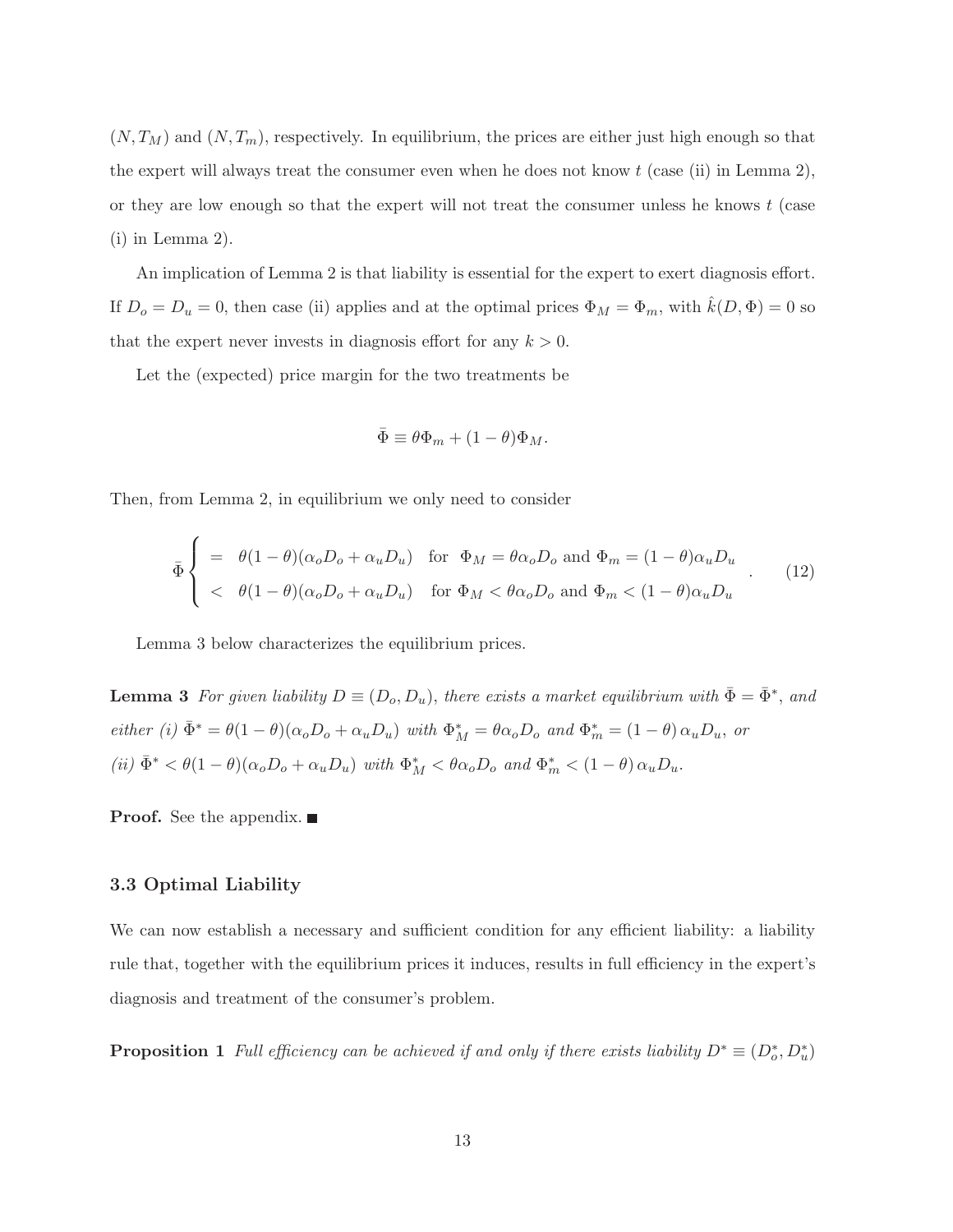under which the equilibrium price satisfies

$$
\bar{\Phi}^* = \theta(1 - \theta)(\alpha_o D_o^* + \alpha_u D_u^*) = k^*,
$$
\n(13)

where  $\bar{\Phi}^*$  and  $k^*$  are respectively defined in Lemma 3 and Equation (5).

**Proof.** Suppose there is a pair  $(D_o^*, D_u^*)$  under which  $\bar{\Phi}^* = \theta(1-\theta)(\alpha_o D_o^* + \alpha_u D_u^*) = k^*$ . Then, case (ii) of Lemma 2 applies and we have  $\Phi_M^* = \theta \alpha_o D_o^*$  and  $\Phi_m^* = (1 - \theta) \alpha_u D_u^*$ . The expert will choose  $T_t$  if he learns t upon seeing the consumer. Moreover, when he does not initially observe t, the expert will choose  $E_T$  if and only if

$$
k \leq \hat{k}(D^*, \bar{\Phi}^*) = \theta(1 - \theta)(\alpha_o D_o^* + \alpha_u D_u^*) = k^*.
$$

Thus, under liability  $(D_o^*, D_u^*)$  full efficiency will be achieved.

On the other hand, suppose efficiency is attained in equilibrium under some liability  $(D_o^*, D_u^*)$ . We show that the equilibrium price must then satisfy (13). Suppose, to the contrary, that  $\Phi^*$  <  $\theta(1-\theta)(\alpha_o D_o^* + \alpha_u D_u^*) = k^*$ . Then  $\Phi_M < \theta \alpha_o D_o^*$  and  $\Phi_m < (1-\theta)\alpha_u D_u^*$ . It follows from Lemma 2 (i) that  $\hat{k}(D, \bar{\Phi}^*) = \bar{\Phi}^*$  so that R will be chosen when  $k \in (\hat{k}, k^*]$ , which occurs with a positive probability in equilibrium and is not efficient. Moreover, if  $\bar{\Phi}^* = \theta(1-\theta)(\alpha_o D_o^* + \alpha_u D_u^*) \neq k^*$ , then  $\hat{k}(D^*, \bar{\Phi}^*) \neq k^*$ , and the diagnosis choice is not efficient.

When full efficiency can be achieved, under the equilibrium prices in Proposition 1,  $\Phi_M^*$  =  $\theta \alpha_o D_o^*$  and  $\Phi_m^* = (1 - \theta) \alpha_u D_u^*$ , Condition (6) is indeed satisfied. In equilibrium, the expert has the same (zero) expected profit in treatments  $T_M$  and  $T_m$  if his information is only the prior belief about t. Unlike the result in the literature, in our model the two treatments need not have equal price margins to induce the expert to choose the appropriate treatment when he knows the realization of t. Rather, the two treatments need to have the same expected profit—given the expected liability cost—under the expert's prior belief about t. The efficient liability  $D^*$  equates the expected liability cost under prior belief to the efficient  $k^*$ , and incentivizes the expert to fully internalize the social benefit from choosing the efficient diagnosis effort.

Also, if liability  $D_u$  or  $D_o$  is high enough so that (11) is violated, it might be to the advantage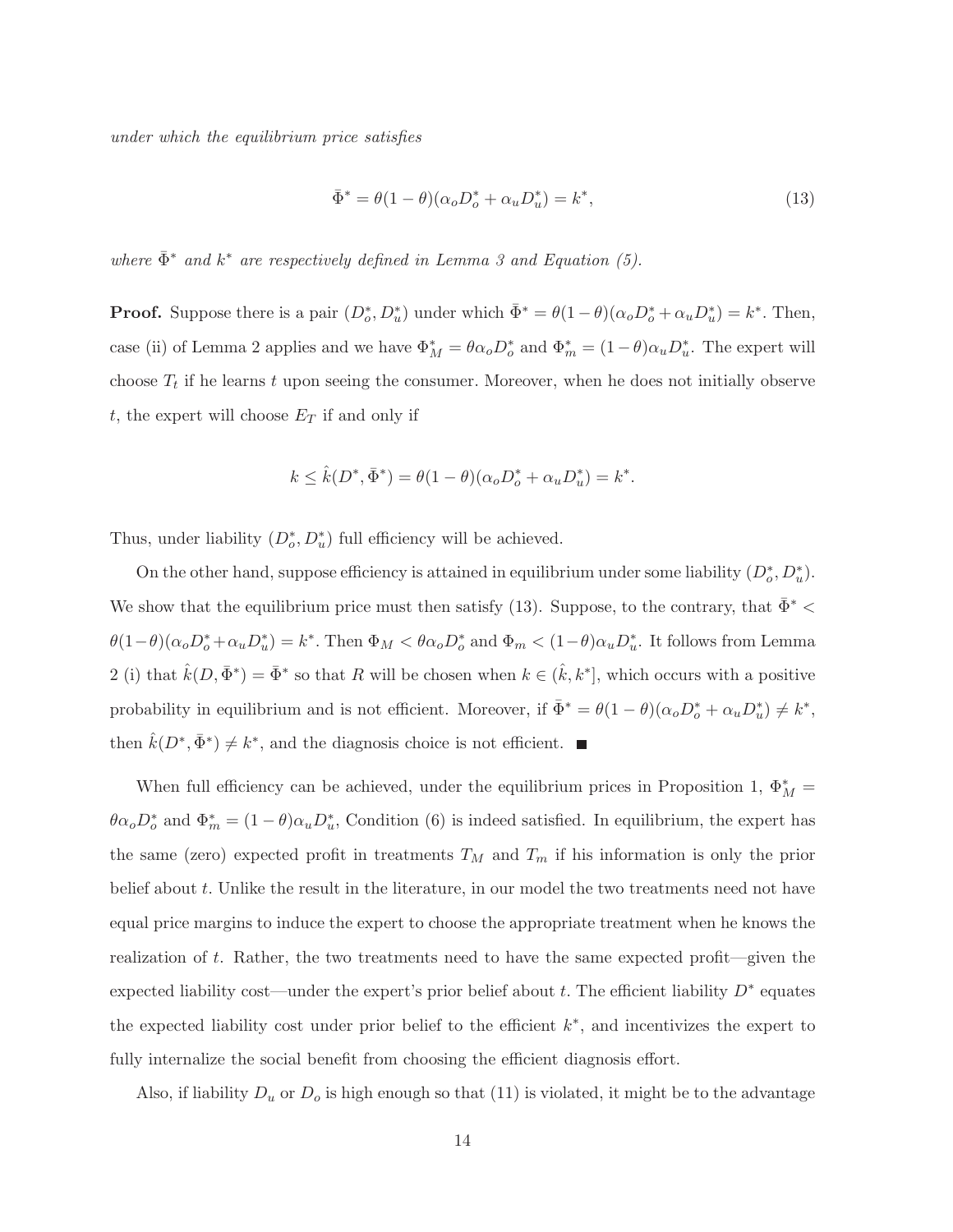of the consumer that the expert does not learn the realization of  $t$  and provides the wrong treatment, in which case the consumer could collect the (excessively) high damage payment. Thus, if the liability is not properly designed, the equilibrium incentive could be perverse. This situation will not arise if the liability satisfies (11), which also induces price margins for the two treatments to be close enough to satisfy (6).

Proposition 1 implies that to achieve full efficiency, there must exist liability rule  $(D_o^*, D_u^*)$ that satisfies  $\theta(1-\theta)(\alpha_o D_o^* + \alpha_u D_u^*) = k^*$ , and at the same time it induces  $\bar{\Phi}(D^*) = \theta(1-\theta)$  $\theta$ )( $\alpha_o D_o^* + \alpha_u D_u^*$ ) with  $\Phi_M^* = \theta \alpha_o D_o^*$  and  $\Phi_m^* = (1 - \theta) \alpha_u D_u^*$  in equilibrium. Furthermore, full efficiency fails if for all liability  $(D_o, D_u)$  satisfying  $\theta(1-\theta)(\alpha_o D_o + \alpha_u D_u) = k^*$ , the induced equilibrium price margins are  $\Phi_M^* < \theta \alpha_o D_o$  and  $\Phi_m^* < (1-\theta)\alpha_u D_u$  with  $\bar{\Phi}(D) < \theta(1-\theta)(\alpha_o D_o + \alpha_u D_u)$ . This can happen if the consumer finds it optimal to set low prices to reduce the expert's information rent in the event that the expert knows the consumer's type without exerting diagnosis effort.

Using these observations, Proposition 2 below provides explicit conditions under which full efficiency may or may not be attained. In particular, in part (i), the loss from no treatment, x, is sufficiently large to ensure that (13) holds under some  $D^*$ ; in part (ii), when  $\beta$  is sufficiently large, for all  $(D_o, D_u)$  satisfying  $\theta(1-\theta)(\alpha_o D_o + \alpha_u D_u) = k^*$ , the induced equilibrium price is  $\bar{\Phi}(D) < \theta(1-\theta)(\alpha_o D_o + \alpha_u D_u)$ . In stating the proposition, we assume  $z_o < z_o^*$ , so that  $k^* = \theta(C + z_o)$  and  $W(N, T_M) > W(N, T_m)$ . The analysis for the case  $z_o > z_o^*$  is analogous and is briefly discussed after Proposition 2.

**Proposition 2** Suppose  $z_o < z_o^*$ . Given other parameter values, there exist  $\hat{x} > 0$  and  $\hat{\beta} < 1$  such that: (i) if  $x > \hat{x}$ , then  $D_o^* = \frac{C + z_o}{(1 - \theta) \alpha}$  $\frac{C+z_o}{(1-\theta)\alpha_o}$  and  $D_u^* = 0$  induce the efficient outcome in equilibrium, with  $\Phi_M^* = \frac{\theta(C+z_o)}{1-\theta}$  $\frac{C+z_o}{1-\theta}$  and  $\Phi_m^* = 0$ ; (ii) if  $\beta > \hat{\beta}$ , there exists no  $(D_o, D_u)$  under which the equilibrium is efficient.

#### **Proof.** See the appendix.

In part (i) of Proposition 2, when x is sufficiently large, the consumer is always better off with treatment  $T_M$  than without treatment, even if the expert does not learn t. Hence the consumer optimally offers  $\Phi_M = \theta \alpha_o D_o$  so that the expert will choose  $(N, T_M)$  in case he does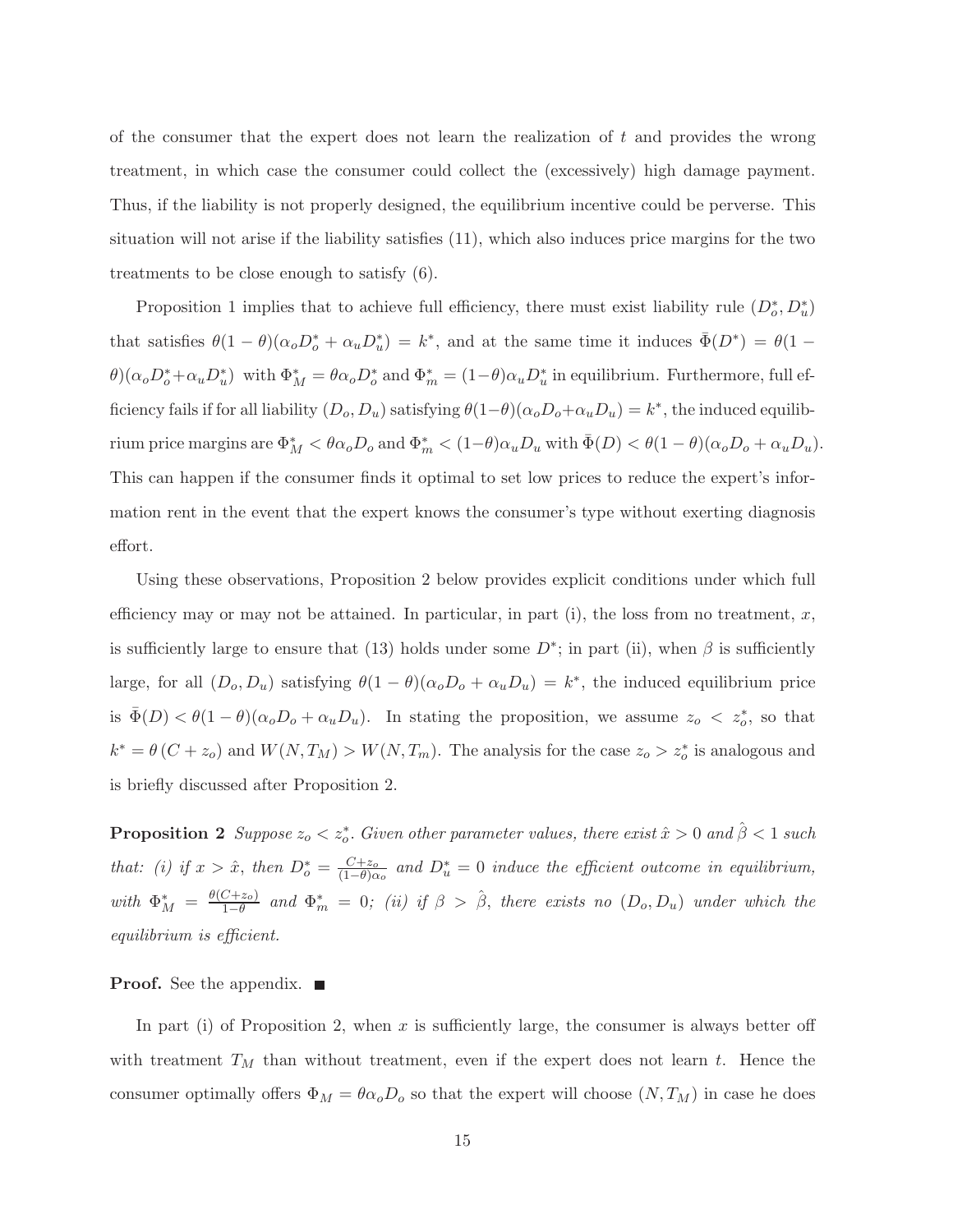not learn t initially and k turns out to be too high, and she optimally offers  $\Phi_m = 0$  to minimize the expert's rent when he learns t initially or after incurring k. If  $D_o^* = \frac{C+z_o}{(1-\theta)a}$  $\frac{C+z_o}{(1-\theta)\alpha_o}$  and  $D_u^* = 0$ , then

$$
\hat{k} = \theta \Phi_m^* + (1 - \theta) \Phi_M^* = (1 - \theta) \frac{\theta (C + z_o)}{1 - \theta} = \theta (C + z_o) = k^*,
$$

so that the expert will incur diagnosis effort efficiently, and he will also report information truthfully since (6) is satisfied.

To see the intuition for part (ii) of Proposition 2, notice that when the consumer can be (partially) compensated for the loss associated with an inappropriate treatment by liability, she does not bear the full social cost of the loss. Indeed, in choosing the optimal prices, the consumer faces the tradeoff of extracting more surplus by reducing the prices when the expert knows  $t$ , and incentivizing the expert to exert diagnosis effort when the expert does not know t. Hence, in order to reduce the expert's information rent, the consumer may want to lower the prices below the level that would induce the efficient effort, and she will indeed do so when  $\beta$ is high so that the expert will choose the appropriate treatment sufficiently often even without incurring k. As a result, when  $\beta$  is sufficiently high, an efficient liability—one that will ensure  $\hat{k} = k^*$  -fails to exist. Proposition 2 highlights the subtlety in the design of an efficient liability: while liability is necessary to provide incentives for the expert to exert effort, it also creates a divergence between the social and private costs of a loss to the consumer. Consequently, while unconstrained competition in the expert market maximizes consumer surplus, inefficiency may arise even under an optimally designed liability rule.

When  $z_0 \geq z_0^*$ , a similar analysis can establish that there exist some  $\tilde{x} > 0$  and  $\tilde{\beta} < 1$  such that if  $x > \tilde{x}$ , then  $D_o^* = 0$  and  $D_u^* = \frac{z_u - C}{\theta \alpha_u}$  induce the efficient outcome, with  $\Phi_M^* = 0$  and  $\Phi_m^* = \frac{(1-\theta)(z_u-C)}{\theta}$  $\frac{(z_u-C)}{\theta}$ ; whereas if  $\beta > \tilde{\beta}$ , no  $(D_o, D_u)$  can lead to full efficiency.

A liability rule that would induce the efficient outcome in equilibrium is clearly optimal from the social welfare point of view. When full efficiency cannot be achieved, there is a second-best liability rule that maximizes the expected total surplus in equilibrium.

Corollary 1 When the first-best liability fails to exist, there is a second-best liability  $D^{**} =$  $(D_o^{**}, D_u^{**})$  that maximizes expected total surplus. The equilibrium expected price margin is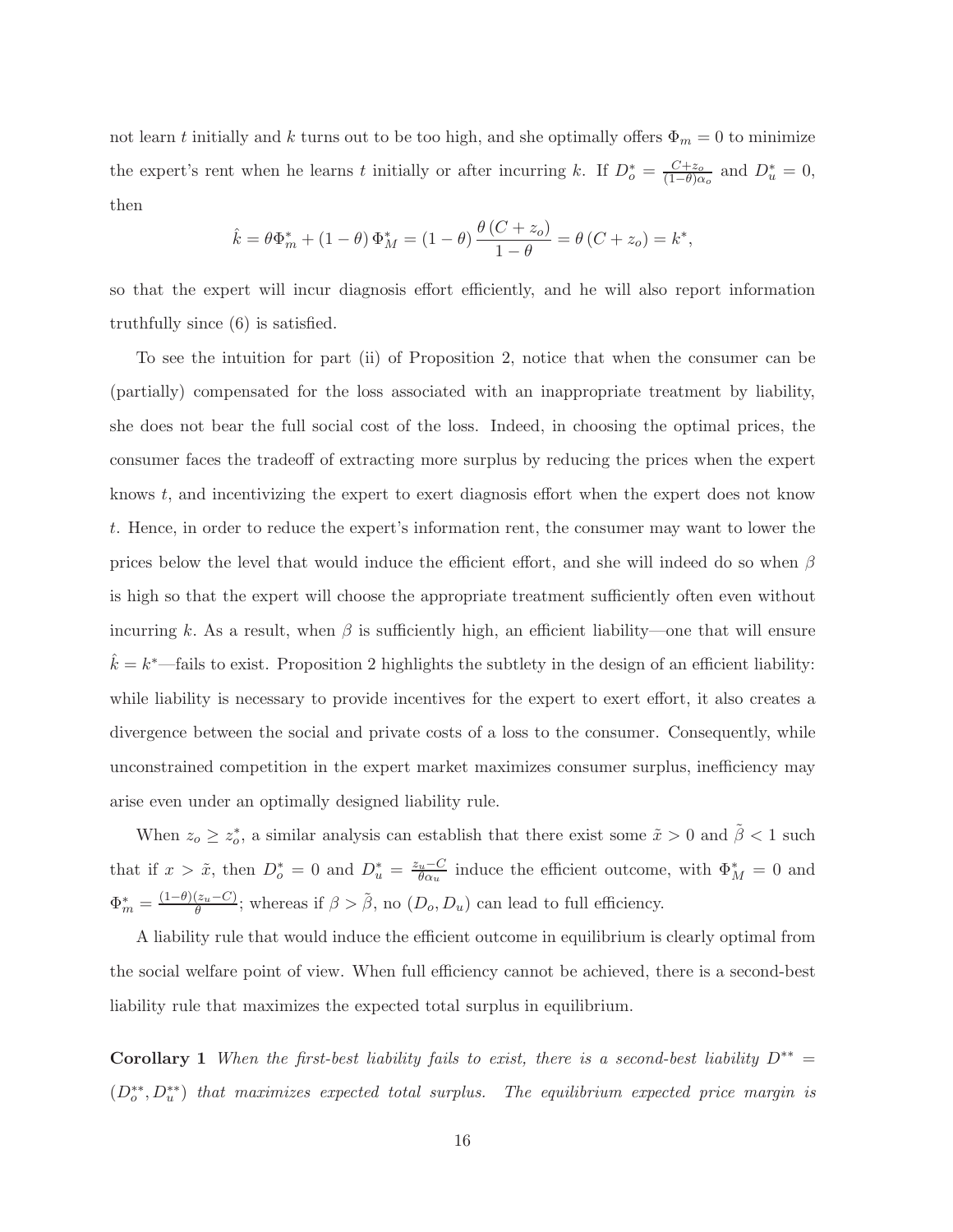$\bar{\Phi}(D^{**}) = \theta(1-\theta)(\alpha_o D_o^{**} + \alpha_u D_u^{**}),$  and the expert's diagnosis effort is below the efficient level:  $\hat{k}(D^{**}, \bar{\Phi}(D^{**})) = \bar{\Phi}(D^{**}) < k^*$ .

**Proof.** See the appendix. ■

Therefore, when an optimally-designed liability rule is unable to achieve fully efficiency, it can implement the second best outcome by inducing equilibrium prices under which the expert expects the same (zero) profit from both treatments and will thus choose them efficiently when he does not learn  $t$ , but in general his choice of diagnosis effort is not efficient. In particular, in the case of pure credence goods with  $\alpha_o \to 0$  and  $\alpha_u \to 0$ , given liabilities satisfying (11), there exists no equilibrium prices such that condition (13) holds, and therefore, full efficiency cannot be achieved and the expert underinvests in diagnosis effort under the second-best liability rule. In the next two sections, we explore potential remedies that may help to restore incentives in such environment through regulating the prices (Section 4) or by imposing the obligation for the expert to serve (Section 5).

# 4. Minimum Price Constraint

As we demonstrated in Section 3, competitive equilibrium in the expert market need not be efficient, even when liability is optimally chosen. In this section, we show that efficiency can be restored with an optimally-designed liability if there is minimum-price regulation that, for given  $D = (D_o, D_u)$ , requires<sup>16</sup>

$$
\Phi_M \ge \theta \alpha_o D_o, \quad \Phi_m \ge (1 - \theta) \alpha_u D_u. \tag{14}
$$

When (14) is satisfied,  $\Phi_M$  and  $\Phi_m$  are high enough so that the expert, whose outside option is zero profit, will always receive non-negative expected profit from providing each treatment, i.e.

 $16$ This minimum-price constraint may also arise without regulation if the expert and the consumer share bargaining power in setting prices because, for example, the consumer has cost to compare prices from potential service providers. The expert may then be able to insist on prices that would ensure non-negative profit for each treatment as in (14).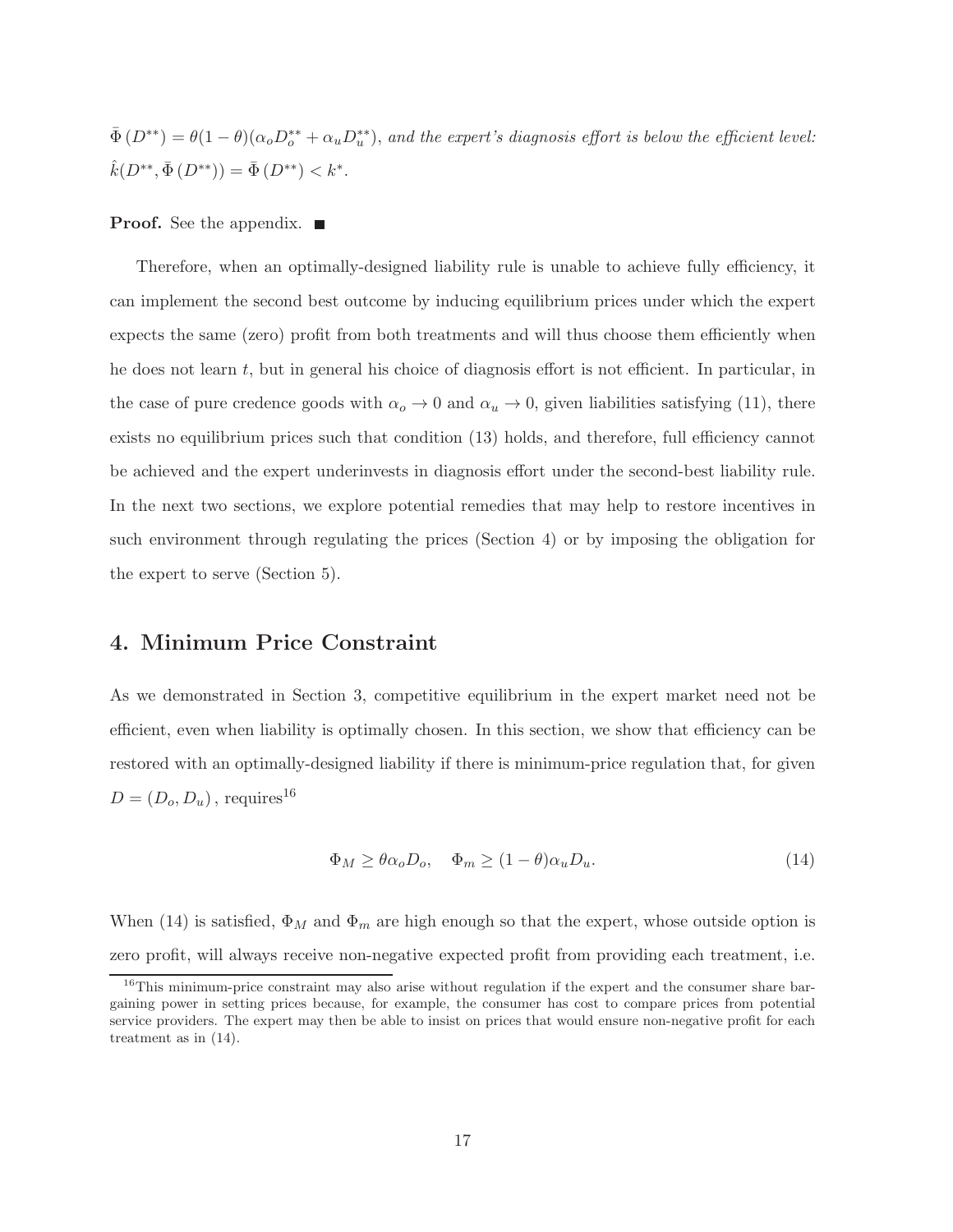$\pi(N, T_M) \geq 0$  and  $\pi(N, T_m) \geq 0$ . In equilibrium, from Lemma 2, Constraint (14) implies

$$
\Phi_M^* = \theta \alpha_o D_o, \quad \Phi_m^* = (1 - \theta) \alpha_u D_u.
$$
\n(15)

The result below establishes that there exists an optimal liability rule that induces the efficient outcome in equilibrium.

**Proposition 3** Suppose that  $(14)$  holds. Then, the following liability rule results in the efficient outcome in equilibrium:

$$
D_u^* = \frac{k^*}{(1-\theta)\alpha_u}, \qquad D_o^* = \frac{k^*}{\theta\alpha_o}.
$$
\n(16)

**Proof.** When (14) holds, making use of the equilibrium price in (15) we have

$$
\begin{array}{rcl}\n\bar{\Phi}^* & = & \theta \Phi_m^* + (1 - \theta) \Phi_M^* = \theta \left( 1 - \theta \right) \left( \alpha_o D_o^* + \alpha_u D_u^* \right) \\
& = & \theta \left( 1 - \theta \right) \left[ \alpha_o \frac{k^*}{\theta \alpha_o} + \alpha_u \frac{k^*}{(1 - \theta) \alpha_u} \right] = k^*. \n\end{array}
$$

Then, from Proposition 1, full efficiency is achieved under  $D^*$ .

Notice that with the liability rule that implements the efficient outcome, the equilibrium price margin from each treatment is equal to the efficient critical value of  $k, k^*$ . Thus, while there exist a range of liabilities that would induce the equilibrium markups given in (15) for the two treatments and these markups generally differ, they are the same under the efficient liability, being equal to the expert's expected liability cost for each treatment without knowing  $t$ . By selecting  $D^*$  that equates this liability cost to the efficient  $k^*$ , the efficient liability incentivizes the expert to fully internalize the social benefit from choosing the efficient diagnosis effort. In Section 3, where the price offered by the consumer is not constrained, the consumer may not fully internalize this benefit due to liability protection and may thus set a too low price for the expert, inefficiently reducing his diagnosis effort. The minimum-price constraint removes this possibility and helps to restore efficiency.

The efficient liability in (16) can be expressed as a multiplier of the loss from undertreatment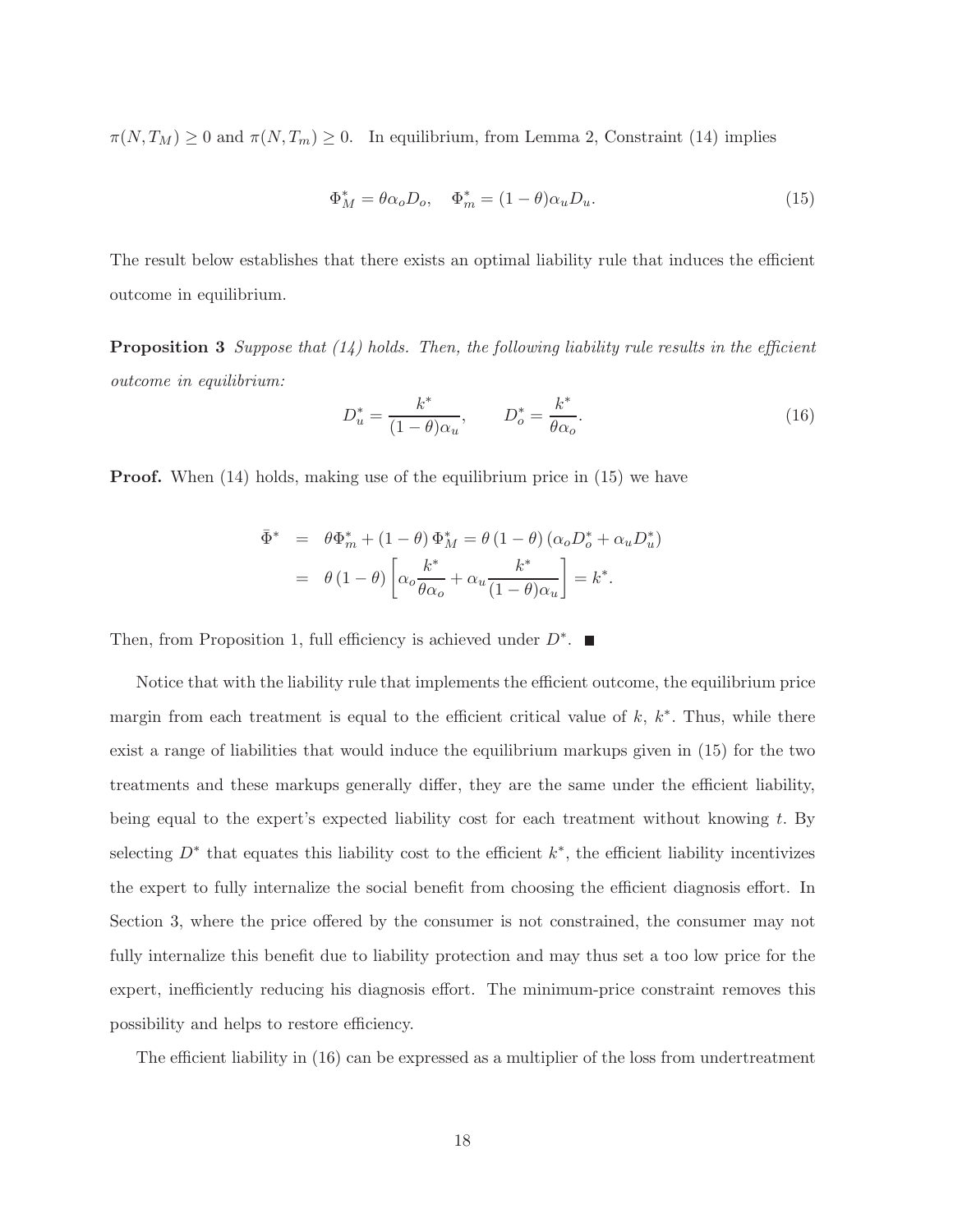or overtreatment:  $D_u^* = \gamma_u z_u$  and  $D_o^* = \gamma_o z_o$ , where

$$
\gamma_u = \frac{k^*}{(1-\theta)\alpha_uz_u}, \qquad \gamma_o = \frac{k^*}{\theta\alpha_o z_o}.
$$

It's possible that  $\gamma_u > 1$  or  $\gamma_o > 1$ ; that is, there can be punitive damages. Moreover, under the efficient liability, as the loss from overtreatment becomes more likely to be verifiable relative to the loss from undertreatment, the penalty for undertreatment will increase (in the sense that  $\gamma_u$ becomes higher relative to  $\gamma_o$ ). Notice that since in general  $\gamma_u \neq \gamma_o$ , if the liability multipliers are constrained to be the same—say,  $\gamma$ —for both types of losses, the market outcome will generally be inefficient.

### 5. Obligation to Serve

We now show that, instead of price regulation, full efficiency can also be restored with a properlychosen liability rule if there is regulation on the expert's obligation to serve. Specifically, suppose that upon seeing the consumer, the expert is not allowed to choose  $R$ . If the expert agrees to see the consumer, he will incur  $k$  if and only if

$$
\pi(E_T) = \theta \Phi_m + (1 - \theta) \Phi_M - k \ge \max\{\pi(N, T_M), \pi(N, T_m)\},\
$$

or, equivalently,

$$
k \leq \hat{k}(D, \Phi) = \min \{ \theta(\Phi_m - \Phi_M + \alpha_o D_o), (1 - \theta)(\Phi_M - \Phi_m + \alpha_u D_u) \}.
$$

Given  $(D_o, D_u)$ , the consumer chooses  $(\Phi_m, \Phi_M)$  to maximize her expected surplus, subject to the constraints that the expert will incur k if and only if  $k \leq \hat{k}(D, \Phi)$  and that he receives non-negative expected profit by agreeing to see the consumer.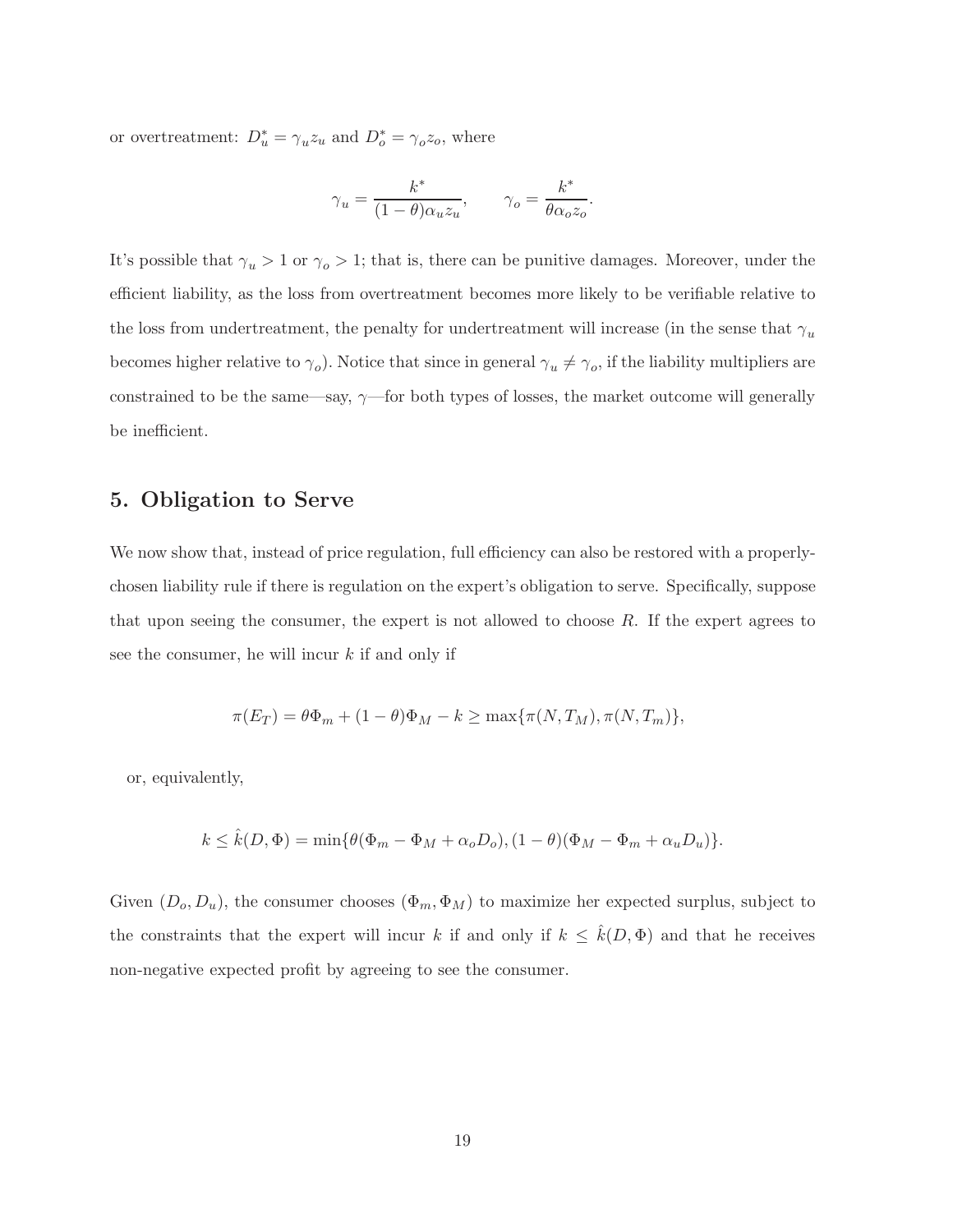The expert is willing to accept  $(\Phi_m, \Phi_M)$  with the obligation to serve if:

$$
\Pi(D, \Phi) = \left[\beta + (1 - \beta)F(\hat{k})\right] \left[\theta\Phi_m + (1 - \theta)\Phi_M\right] - (1 - \beta) \int_0^{\hat{k}} t dF(t)
$$

$$
+ (1 - \beta) \left[1 - F(\hat{k})\right] \max{\Phi_M - \theta\alpha_o D_o, \Phi_m - (1 - \theta)\alpha_u D_u} \ge 0.
$$

Define

$$
D_o^* = \frac{k^*}{\theta \alpha_o}, \qquad D_u^* = \frac{k^*}{(1 - \theta) \alpha_u};\tag{17}
$$

$$
\Phi_M^* = (1 - \beta) \left[ k^* - \int_0^{k^*} F(t) dt \right] = \Phi_m^*.
$$
\n(18)

Notice that  $(D_o^*, D_u^*)$  satisfy (11).

Proposition 4 Suppose that the expert is obligated to treat the consumer after seeing her. Then, liability rule (17), under which the equilibrium prices satisfy (18), leads to full efficiency as described in Lemma 1.

**Proof.** First, from the proof of part (ii) in Lemma 2, the equilibrium prices  $(\Phi_M^*, \Phi_m^*)$  satisfy

$$
\Phi_M^* - \theta \alpha_o D_o = \Phi_m^* - (1 - \theta) \alpha_u D_u.
$$

Thus, under  $(17)$ , the expert will choose k efficiently:

$$
\hat{k}(D^*, \Phi^*) = \min \{ \theta (\Phi_m^* - \Phi_M^* + \alpha_o D_o^*), (1 - \theta) (\Phi_M^* - \Phi_m^* + \alpha_u D_u^*) \}
$$
  
=  $\theta (1 - \theta) (\alpha_o D_o^* + \alpha_u D_u^*) = k^*.$ 

Next, since

$$
\pi(N, T_M) = \Phi_M^* - \theta \alpha_o D_o^* = \Phi_m^* - (1 - \theta) \alpha_u D_u^* = \pi(N, T_m),
$$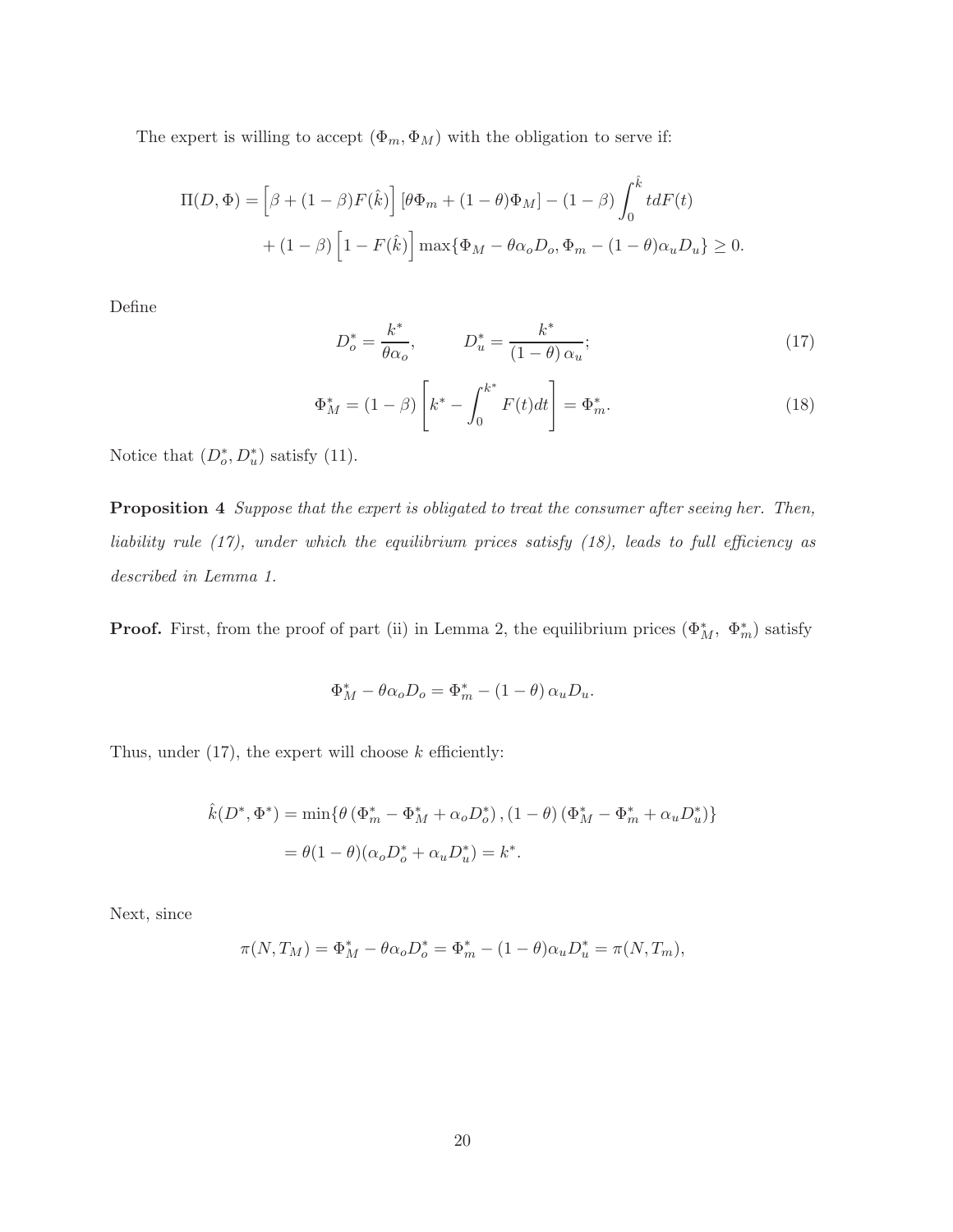if  $k > k^*$ , the expert will choose  $(N, T_M)$  when  $z_o \leq z_o^*$  and  $(N, T_m)$  when  $z_o > z_o^*$ . Moreover:

$$
\Pi(D^*, \Phi^*) = [\beta + (1 - \beta)F(k^*)] \{\Phi_M^* + \theta [(1 - \theta)\alpha_u D_u^* - \theta\alpha_o D_o^*]\}
$$
  
+ 
$$
(1 - \beta) [1 - F(k^*)] (\Phi_M^* - \theta\alpha_o D_o^*) - (1 - \beta) \int_0^{k^*} t f(t) dt
$$
  
= 
$$
\Phi_M^* - \theta\alpha_o D_o^* - (1 - \beta) \int_0^{k^*} t f(t) dt + [\beta + (1 - \beta)F(k^*)] k^*
$$
  
= 
$$
\Phi_M^* - \theta\alpha_o D_o^* + \beta k^* + (1 - \beta) \int_0^{k^*} F(t) dt = 0
$$

if  $\Phi_M^*$  and  $\Phi_m^*$  satisfy

$$
\Phi_M^* = \theta \alpha_o D_o^* - \beta k^* - (1 - \beta) \int_0^{k^*} F(t) dt, \qquad \Phi_m^* = (1 - \theta) \alpha_u D_u^* - \beta k^* - (1 - \beta) \int_0^{k^*} F(t) dt,
$$

which simplify to (18). Note that these prices are optimal for the consumer subject to  $\Pi(D, \Phi) \ge$ 0, and  $(\Phi_M^*, \Phi_m^*)$  indeed satisfy (6). They are thus equilibrium prices.

The obligation to serve restores efficiency by forcing the expert to provide a treatment upon seeing the consumer even when he has no precise information about the consumer's type. This eliminates the inefficiency that arises when the prices are not high enough to motivate the expert to treat the consumer if he does not learn  $t$ . Essentially, this requirement enables the consumer to extract all information rents from the expert. In reality, the obligation to serve may be imposed under certain situations, such as for emergency care. However, in other cases, it may be difficult to enforce the obligation to serve. After an initial consultation, it would seem reasonable that the expert, without taking any payment from the consumer, will have the right not to provide treatment. A dentist, for example, may simply refer a patient to a "specialist" after seeing her.

# 6. Conclusion

This paper has studied the design of efficient liability in a model of expert markets where proper incentives are needed for the expert to exert diagnosis effort and to recommend the appropriate treatment. We characterize the necessary and sufficient condition for a liability rule to implement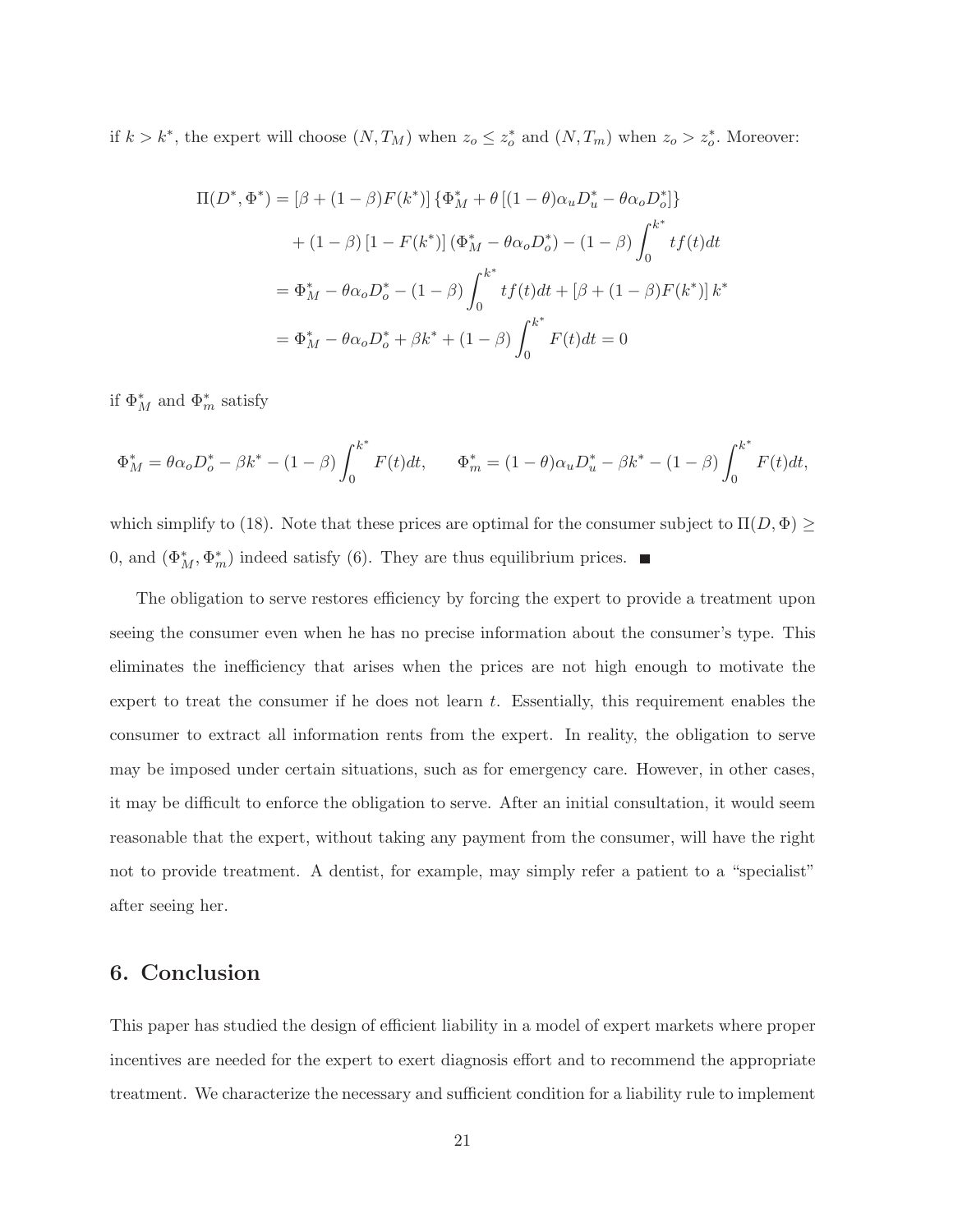full efficiency, and identify situations where the condition is satisfied. The efficient liability rule imposes penalty on the expert that increases with the size of consumer loss associated with verified overtreatment or undertreatment. The penalty may be punitive and is higher when the probability of detecting "malpractice" is lower. We also show that while liability is necessary to provide incentives to the expert, it creates a divergence between the social and private costs of a loss to the consumer. Consequently, unfettered price competition between experts, while maximizing consumer surplus, can render it impossible to achieve full efficiency. Under a secondbest liability rule, the expert generally under-invests in diagnosis effort. A (regulatory) constraint on minimum prices or on obligation to serve enables an optimally-designed liability rule to restore full efficiency.

We have analyzed a stylized model. There are other factors that can potentially impact the performance of expert markets. For example, if there are repeat purchases, reputation concerns can motivate experts to exert efforts and behave honestly in serving consumers. But reputation may be fragile, and a well-designed liability rule can achieve efficiency even when reputation does not. It is also possible that the expert and the consumer will rely on private contracts, instead of legal liability, for damage payments in the case of a consumer loss; in such situations we may interpret the optimal liability in our model as privately-stipulated damages. However, private contracting for damage payments can have high transaction costs and contract enforcement may still rely on the legal system. Moreover, if the damage payments through private contracting are designed by the consumer or offered by (perfectly) competitive experts, they will generally differ from the welfare-maximizing liability, because of the difference between social and private costs from maltreatment.

The difficulties in providing proper incentives to experts (such as physicians and dentists) are well known. The fact that malpractice liabilities are a prominent feature of markets such as those for health care further suggests that legal liability plays important roles in expert markets.<sup>17</sup> By showing how an efficient liability can be designed in a model of adverse selection and moral hazard, this paper offers new insights on improving the performance of expert markets.

 $17$ In our model, the expert perfectly observes the consumer's problem with diagnosis effort. Our main results can still hold if we extend the model to a setting where the expert obtains only a noisy signal about the nature of the consumer's problem.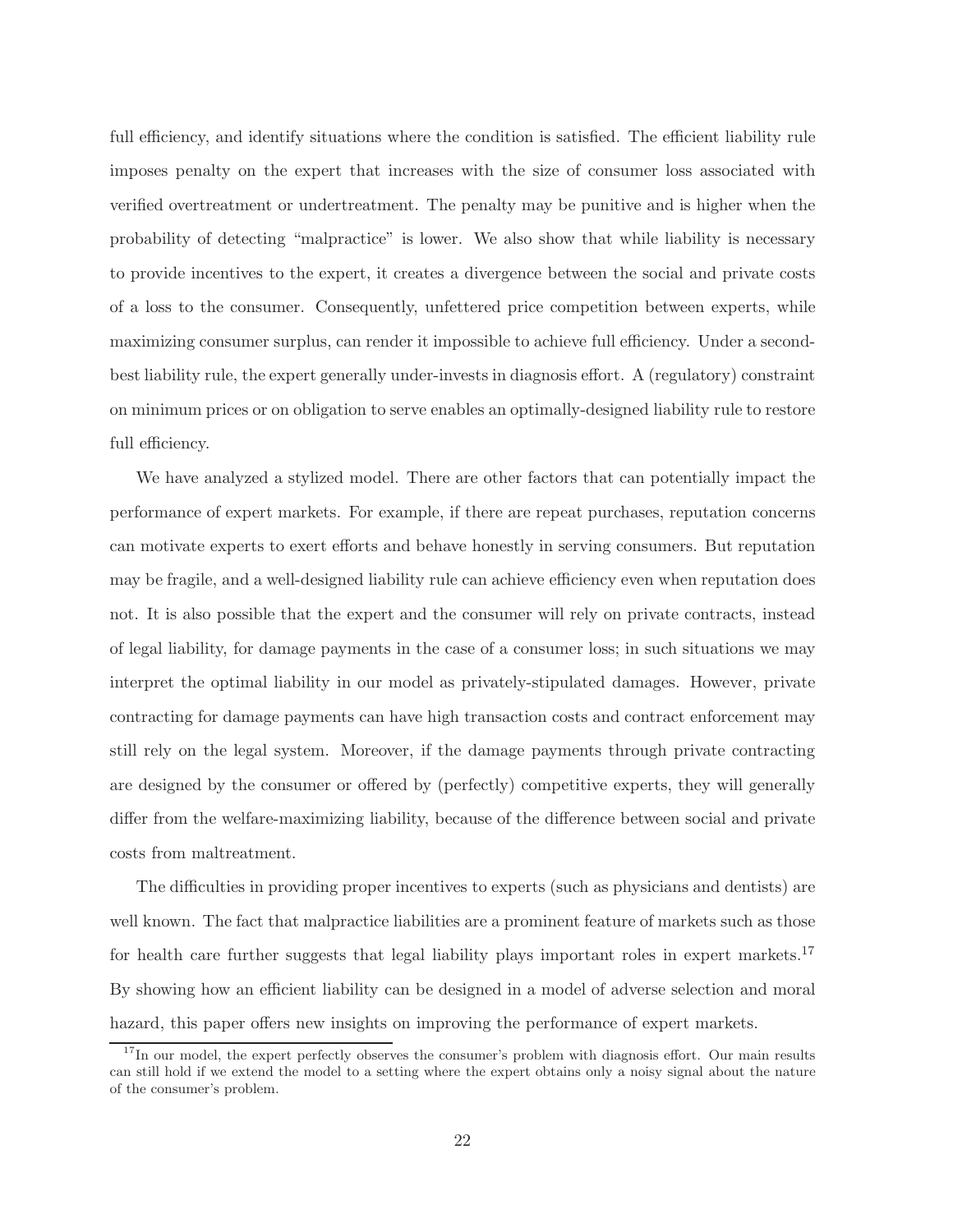# 6. Appendix

The appendix contains proofs for Lemma 2, Lemma 3, Proposition 2, and Corollary 1.

#### Proof of Lemma 2.

(i) If  $\Phi_M < \theta \alpha_o D_o$  and  $\Phi_m < (1 - \theta) \alpha_u D_u$ , we have  $\pi(N, T_M) < 0$  and  $\pi(N, T_m) < 0$ . Then, condition (9) becomes  $\pi(E_T) \ge 0$ , and hence  $\hat{k}(D, \Phi) = \theta \Phi_m + (1 - \theta) \Phi_M$ .

(ii) Suppose  $\Phi_M \geq \theta \alpha_o D_o$ . We have

$$
\theta \Phi_m + (1 - \theta) \Phi_M \ge \theta (\Phi_m - \Phi_M + \alpha_o D_o).
$$

Condition (9) then becomes

$$
k \le \min\{\theta(\Phi_m - \Phi_M + \alpha_o D_o), (1 - \theta)(\Phi_M - \Phi_m + \alpha_u D_u)\}.
$$
 (19)

Let

$$
\Phi_M - \Phi_m = \Delta + \theta \alpha_o D_o - (1 - \theta) \alpha_u D_u.
$$
\n(20)

From  $(19)$ , if the expert does not learn t upon seeing the consumer, he will choose to incur k if and only if  $k$  does not exceed

$$
\hat{k}(D, \Phi) = \min \{ \theta (\Phi_m - \Phi_M + \alpha_o D_o), (1 - \theta) (\Phi_M - \Phi_m + \alpha_u D_u) \}
$$
  
= 
$$
\min \{ \theta [-\Delta + (1 - \theta) (\alpha_o D_o + \alpha_u D_u)], (1 - \theta) [\Delta + \theta (\alpha_o D_o + \alpha_u D_u)] \}
$$
  
= 
$$
\begin{cases} \theta [-\Delta + (1 - \theta) (\alpha_o D_o + \alpha_u D_u)] & \text{if } \Delta > 0 \\ (1 - \theta) [\Delta + \theta (\alpha_o D_o + \alpha_u D_u)] & \text{if } \Delta < 0 \end{cases}
$$

We show that

$$
\Phi_M - \Phi_m = \theta \alpha_o D_o - (1 - \theta) \alpha_u D_u \tag{21}
$$

holds, or  $\Delta = 0$ , by demonstrating that the consumer can benefit from deviating to different prices if  $\Delta \neq 0$ . When the expert does not learn t upon seeing the consumer, there are two cases to consider: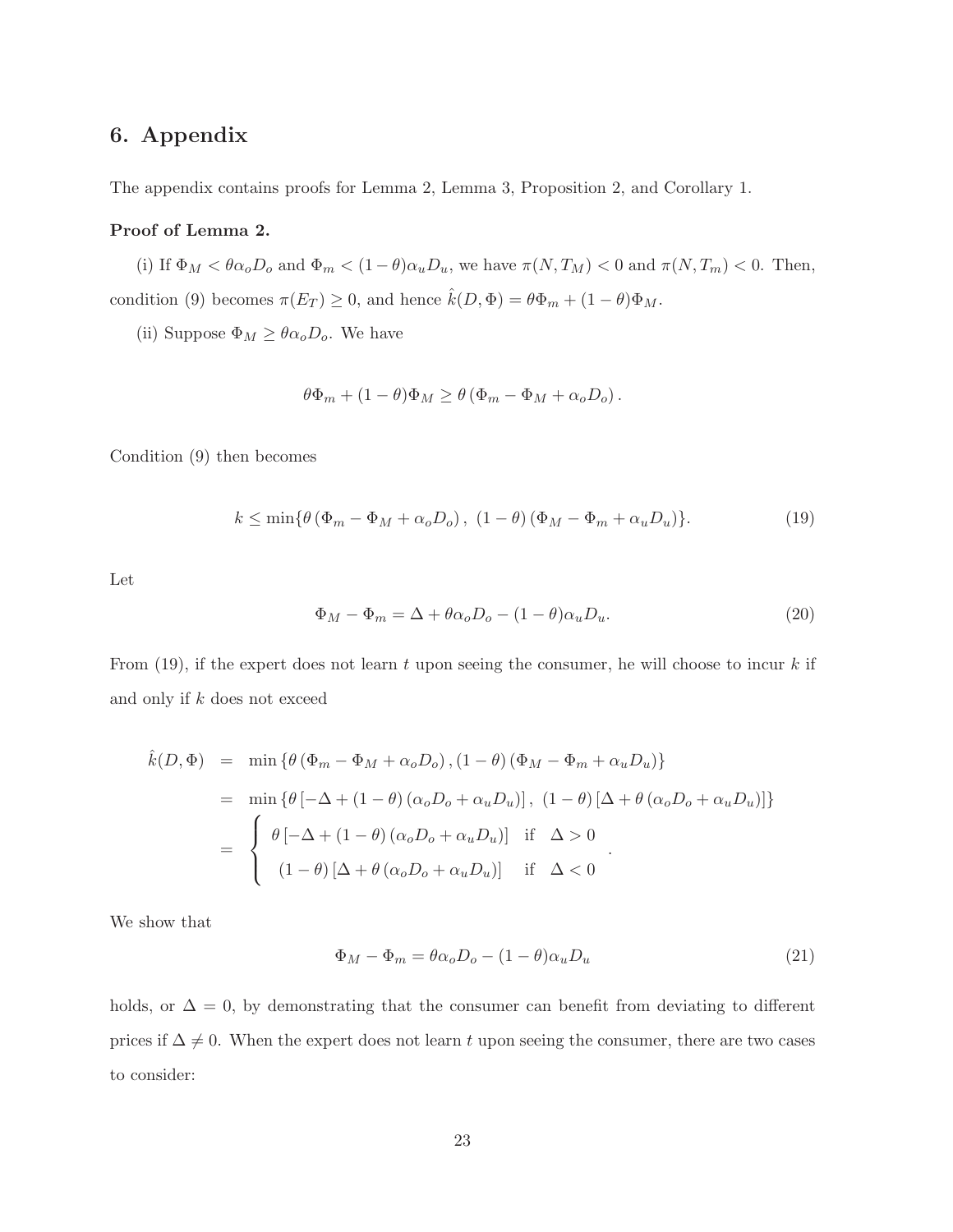Case 1:  $\Delta > 0$ . It follows that

$$
\pi(N,T_M) - \pi(N,T_m) = \Phi_M - \theta \alpha_o D_o - [\Phi_m - (1-\theta)\alpha_u D_u] > 0.
$$

Then  $\pi(N, T_M) > \pi(N, T_m)$  and the expert would choose  $T_M$  if he is not initially informed about  $t$  and also does not incur  $k$ .

On the other hand, consumer surpluses under the expert's choice  $(N, T_M)$  and  $E_T$  are respectively:

$$
S(N,T_M) = \theta \left[ -z_o - \Phi_M - C + \alpha_o D_o \right] + (1 - \theta) \left[ 0 - \Phi_M - C \right],
$$
\n(22)

$$
S(E_T) = -\theta \Phi_m - (1 - \theta) (\Phi_M + C). \tag{23}
$$

The consumer surplus is higher if  $\Phi_m$  and  $\Phi_M$  are lower in each of the above cases. Note that

$$
S(E_T) - S(N, T_M) = \theta [\Phi_M - \Phi_m + C + z_o - \alpha_o D_o]
$$
  
=  $\theta [\Delta + \theta \alpha_o D_o - (1 - \theta) \alpha_u D_u + C + z_o - \alpha_o D_o]$   
=  $\theta [\Delta + C + z_o - (1 - \theta) (\alpha_u D_u + \alpha_o D_o)] > 0.$ 

Thus the consumer prefers  $E_T$  to  $(N, T_M)$ . By reducing  $\Phi_M$  slightly,  $\Delta$  becomes smaller and  $k(D, \Phi)$  will rise—so that the expert incurs k more often while (6) continues to hold—and the consumer will also pay a lower expected price. Therefore this change increases the consumer's expected surplus. Thus, a pair of prices with  $\Delta > 0$  is not optimal for the consumer.

Case 2:  $\Delta$  < 0. Then we have

$$
\pi(N,T_m) - \pi(N,T_M) = \Phi_m - (1-\theta)\alpha_u D_u - [\Phi_M - \theta \alpha_o D_o] > 0.
$$

The expert would choose  $T_m$  if he is not initially informed about t and also does not incur k. The consumer surplus under the expert's choice  $(N, T_m)$  is

$$
S(N, T_m) = \theta \left[ -\Phi_m \right] + (1 - \theta) \left[ -z_u + \alpha_u D_u - \Phi_m \right],
$$
\n(24)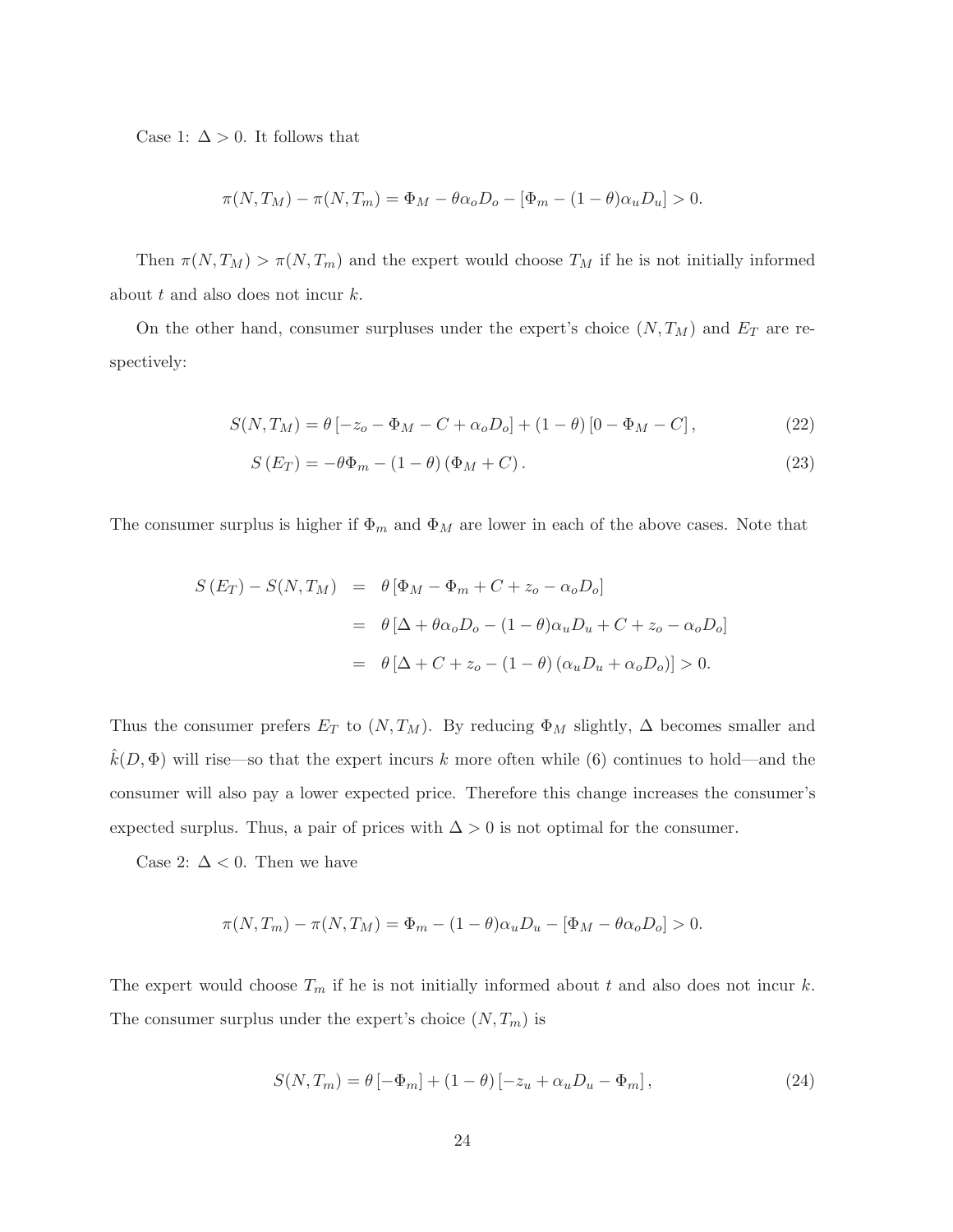and it follows that

$$
S(E_T) - S(N, T_m) = (1 - \theta) (\Phi_m - \Phi_M - C + z_u - \alpha_u D_u)
$$
  
= 
$$
(1 - \theta) [-\Delta + z_u - C - \theta (\alpha_u D_u + \alpha_o D_o)] > 0.
$$

Using similar argument from Case 1 shows the consumer can increase her surplus by reducing  $\Phi_m$ .

Moreover, if the expert learns  $t$  upon seeing the consumer, the reduction in  $\Phi_M$  or  $\Phi_m$  always increases consumer surplus given that (6) is satisfied. In this case, if  $\Delta \neq 0$ , consumer surplus can be increased by reducing either  $\Phi_M$  or  $\Phi_m$ . Thus (21) holds in equilibrium. Applying (21) to (19), we obtain

$$
\hat{k}(D, \Phi) = \min \{ \theta (\Phi_m - \Phi_M + \alpha_o D_o), (1 - \theta) (\Phi_M - \Phi_m + \alpha_u D_u) \}
$$
  
=  $\theta (1 - \theta) (\alpha_o D_o + \alpha_u D_u).$ 

Finally, if  $\Phi_M \ge \theta \alpha_o D_o$  is optimal for the consumer, then  $\Phi_M = \theta \alpha_o D_o$ . If  $\Phi_M > \theta \alpha_o D_o$ , the consumer will pay a higher price if a major treatment is provided but  $\hat{k}(D, \Phi)$  is the same as when  $\Phi_M = \theta \alpha_o D_o$ . Thus  $\Phi_M = \theta \alpha_o D_o$  leads to (weakly) higher surplus for the consumer than a price with  $\Phi_M > \theta \alpha_o D_o$ . Then, from (21) and  $\Delta = 0$ ,  $\Phi_m = (1 - \theta) \alpha_u D_u$ .

Applying the same logic to the case  $\Phi_m \geq (1 - \theta)\alpha_u D_u$  completes the proof.  $\blacksquare$ 

**Proof of Lemma 3.** For given  $(D_0, D_u)$ , making use of  $(12)$ , consumer surplus can be written as the following function of  $\bar{\Phi}$ :

$$
S(\bar{\Phi}) = \begin{cases} S^{a}(\bar{\Phi}) & \text{if } \bar{\Phi} = \theta(1-\theta)(\alpha_{o}D_{o} + \alpha_{u}D_{u}) \\ S^{b}(\bar{\Phi}) & \text{if } \bar{\Phi} < \theta(1-\theta)(\alpha_{o}D_{o} + \alpha_{u}D_{u}) \end{cases}
$$

,

where

$$
S^{a}(\bar{\Phi}) = [\beta + (1 - \beta)F(\hat{k})] S(E_{T}) + (1 - \beta) [1 - F(\hat{k})] \max\{S(N, T_{M}), S(N, T_{m})\}, (25)
$$
  

$$
S^{b}(\bar{\Phi}) = [\beta + (1 - \beta)F(\hat{k})] S(E_{T}) + (1 - \beta) [1 - F(\hat{k})] (-x),
$$
 (26)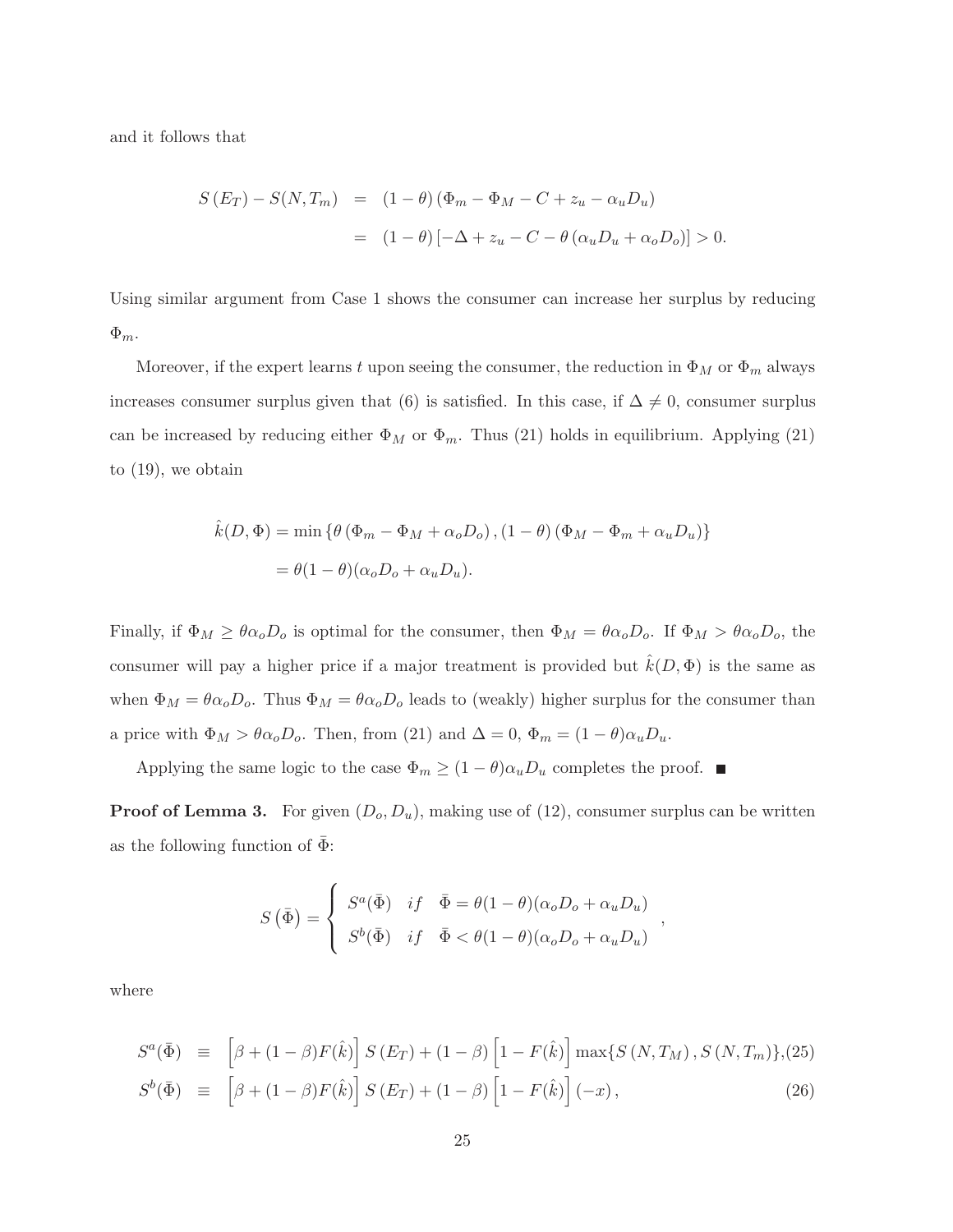in which  $S(N, T_M)$ ,  $S(E_T)$  and  $S(N, T_m)$  are respectively given in (22), (23) and (24) and

$$
\hat{k}(D,\bar{\Phi}) = \begin{cases}\n\theta(1-\theta)(\alpha_o D_o + \alpha_u D_u) & \text{if } \bar{\Phi} = \theta(1-\theta)(\alpha_o D_o + \alpha_u D_u) \\
\theta \Phi_m + (1-\theta) \Phi_M & \text{if } \bar{\Phi} < \theta(1-\theta)(\alpha_o D_o + \alpha_u D_u)\n\end{cases} (27)
$$

For  $S^a(\bar{\Phi})$  the consumer will always be served because  $\Phi_M = \theta \alpha_o D_o$  and  $\Phi_m = (1 - \theta) \alpha_u D_u$ , whereas for  $S^b(\bar{\Phi})$  the expert will choose R with probability  $(1 - \beta) \left[1 - F(\hat{k})\right]$ .

Note that  $S(\bar{\Phi})$  is upper semi-continuous in  $\bar{\Phi}$  on the support  $[0, \theta(1-\theta)(\alpha_o D_o + \alpha_u D_u)],$ being discontinuous only at  $\bar{\Phi} = \theta(1 - \theta)(\alpha_o D_o + \alpha_u D_u)$ . Therefore, there exists some  $\bar{\Phi}^*$  such that

$$
\bar{\Phi}^* = \bar{\Phi}(D) = \arg \max_{\bar{\Phi} \in [0, \theta(1-\theta)(\alpha_o D_o + \alpha_u D_u)]} S(\bar{\Phi}). \tag{28}
$$

П

**Proof of Proposition 2.** (i) We show that if x is sufficiently large, then there exists  $D^*$ such that (13) holds and full efficiency is achieved. Given liability D, by choosing  $\bar{\Phi} = \theta(1 - \bar{\theta})$  $\theta$ )( $\alpha_oD_o + \alpha_uD_u$ ), the consumer will always be served because in equilibrium  $\Phi_M = \theta \alpha_o D_o$  and  $\Phi_m = (1 - \theta) \alpha_u D_u$ . Note that  $S(E_T) \geq S(N, T_M)$  by (11) and max $\{S(N, T_M), S(N, T_m)\}$  $-\theta z_o - C$ . From (12) and (25), the consumer surplus satisfies

$$
S^{a}(\bar{\Phi}) |_{\bar{\Phi} = \theta(1-\theta)(\alpha_o D_o + \alpha_u D_u)} \geq - (C + \theta z_o).
$$

On the other hand, if the price satisfies  $\bar{\Phi} < \theta(1-\theta)(\alpha_o D_o + \alpha_u D_u)$ , the expert will choose R with probability  $(1 - \beta) \left[1 - F(\hat{k})\right]$ , and the consumer receives a surplus given by  $S^b(\bar{\Phi})$  in (26). Note that

$$
\hat{k}(D,\bar{\Phi}) \le k^* = \theta(C+z_o), \quad S(E_T) = -\theta\Phi_m - (1-\theta)(\Phi_M+C) \le -(1-\theta)C.
$$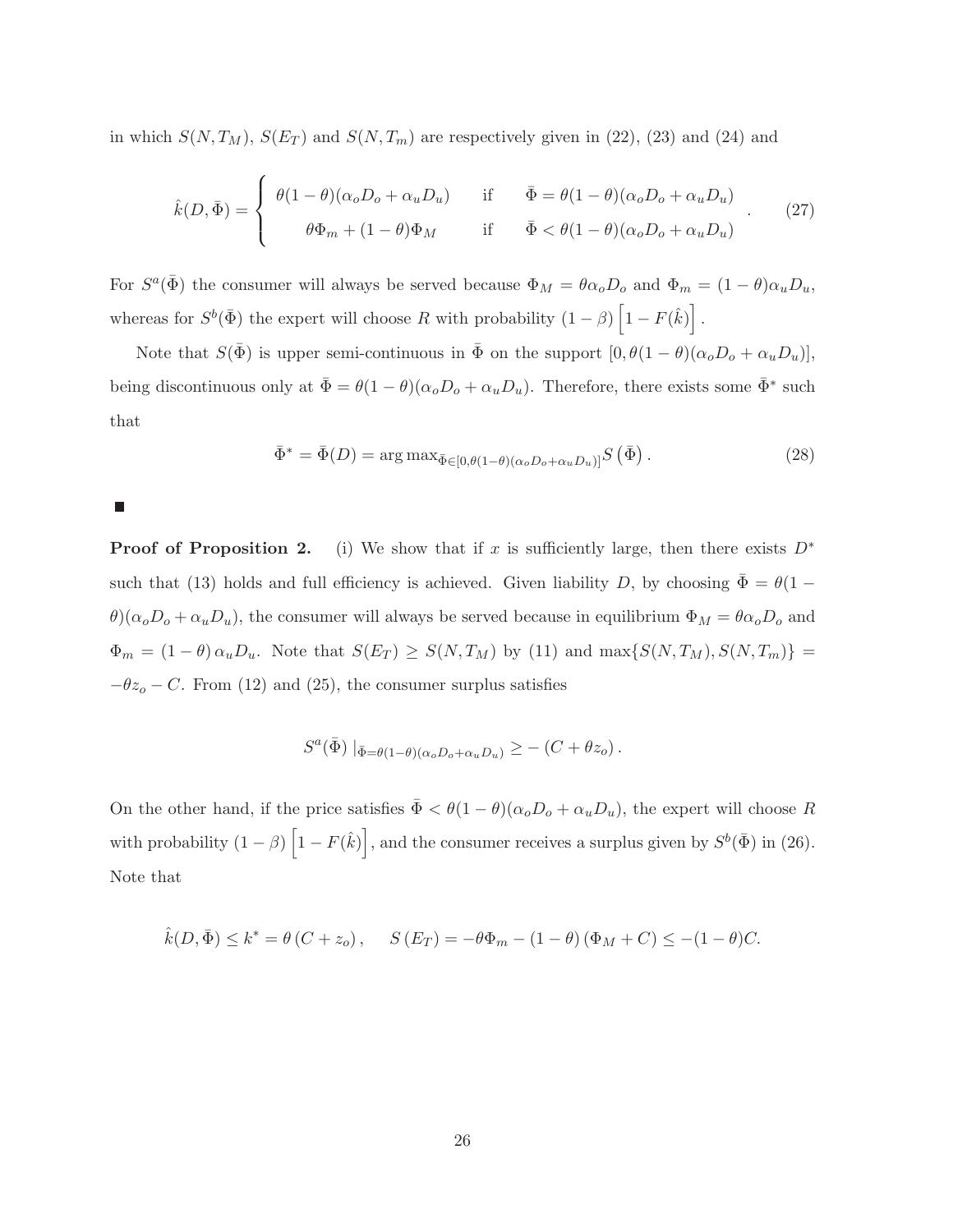Thus

$$
S^{b}(\bar{\Phi}) = \beta S(E_{T}) + (1 - \beta)(-x) + (1 - \beta) F(\hat{k}) [S(E_{T}) - (-x)]
$$
  
\n
$$
\leq \beta [-(1 - \theta) C] + (1 - \beta)(-x) + (1 - \beta) F[\theta (C + z_{o})] [-(1 - \theta) C - (-x)]
$$
  
\n
$$
= -\beta (1 - \theta) C - (1 - \beta) x [1 - F(\theta (C + z_{o}))] - (1 - \beta) F[\theta (C + z_{o})] (1 - \theta) C.
$$

It follows that, for any  $S^b(\bar{\Phi})$ ,

$$
S^{a}(\bar{\Phi}) |_{\bar{\Phi} = \theta(1-\theta)(\alpha_{o}D_{o} + \alpha_{u}D_{u})} - S^{b}(\bar{\Phi})
$$
  
\n
$$
\geq -(C + \theta z_{o}) + \beta (1 - \theta) C + (1 - \beta) x [1 - F(\theta (C + z_{o}))] + (1 - \beta) F[\theta (C + z_{o})] (1 - \theta) C
$$
  
\n
$$
= -(C + \theta z_{o}) + (1 - \theta) C [\beta + (1 - \beta) F[\theta (C + z_{o})]] + (1 - \beta) x [1 - F(\theta (C + z_{o}))] \geq 0
$$
  
\n
$$
\iff x \geq \frac{(C + \theta z_{o}) - (1 - \theta) C[\beta + (1 - \beta) F(\theta (C + z_{o}))]}{(1 - \beta) [1 - F(\theta (C + z_{o}))]} > 0.
$$

Then, combined with part (i) of assumption (2), when

$$
x \ge \max\left\{C + \theta z_o, \ \frac{(C + \theta z_o) - (1 - \theta) C [\beta + (1 - \beta) F (\theta (C + z_o))]}{(1 - \beta) [1 - F (\theta (C + z_o))]} \right\} \equiv \hat{x},
$$

 $\bar{\Phi}^* = \theta(1-\theta)(\alpha_o D_o + \alpha_u D_u)$ . Moreover,  $D_o^* = \frac{(C+z_o)}{(1-\theta)\alpha_o}$  $\frac{(C+z_o)}{(1-\theta)\alpha_o}$  and  $D_u^* = 0$  induce  $\bar{\Phi}^* = \theta(1-\theta)(\alpha_o D_o + \theta_o)$  $\alpha_u D_u$ , with  $\Phi_M^* = \frac{\theta(C+z_o)}{1-\theta}$  $\frac{C+z_o}{1-\theta}$  and  $\Phi_m^* = 0$ , as well as

$$
\hat{k}(D^*, \bar{\Phi}^*) = \theta(1 - \theta)(\alpha_o D_o^* + \alpha_u D_u^*) = \theta(1 - \theta)\alpha_o \frac{(C + z_o)}{(1 - \theta)\alpha_o} = \theta(C + z_o) = k^*.
$$

Both Conditions (11) and (6) are satisfied. Hence, the expert will choose  $T_t$  for  $t \in \{m, M\}$ when he knows  $t$  (either initially or by incurring  $k$ ), and will also incur  $k$  efficiently when he does not know t initially. Therefore, when  $x > \hat{x}$ , full efficiency is indeed implemented with  $D^*$ .

(ii) Recall that

$$
S^{b}(\overline{\Phi})|_{\overline{\Phi}<\theta(1-\theta)(\alpha_o D_o+\alpha_u D_u)} = \beta S(E_t) + (1-\beta)(-x) + (1-\beta) F(\hat{k}) [S(E_t) - (-x)],
$$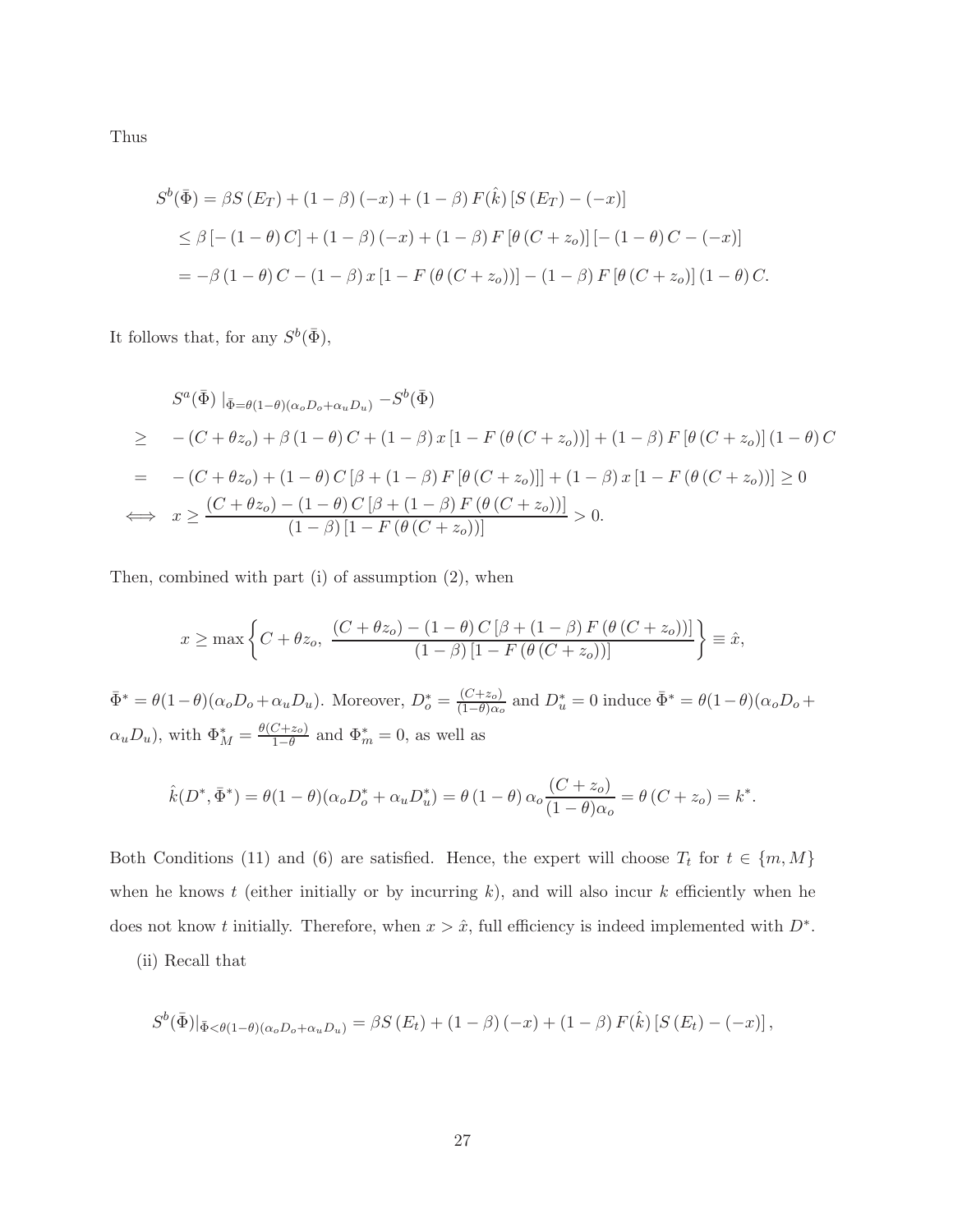where

$$
S(E_T) = -\theta \Phi_m - (1 - \theta) (\Phi_M + C) = -\bar{\Phi} - (1 - \theta)C \leq -(1 - \theta)C
$$

and  $\hat{k}(D, \bar{\Phi}) = \theta \Phi_m + (1 - \theta) \Phi_M = \bar{\Phi}$ . Thus,

$$
\frac{\partial S^{b}(\bar{\Phi})|_{\bar{\Phi}<\theta(1-\theta)(\alpha_o D_o + \alpha_u D_u)}}{\partial \bar{\Phi}} = -\beta + (1-\beta) f(\hat{k}) \left[ S(E_t) - (-x) \right] - (1-\beta) F(\hat{k}) < 0
$$

if  $(1 - \beta) f(\hat{k}) [S(E_t) - (-x)] - (1 - \beta) F(\hat{k}) < \beta$ , which holds if

$$
\beta > \arg \max_{k \in [0,\bar{k}]} \frac{f(k) [x - (1 - \theta) C] - F(k)}{1 + f(k) [x - (1 - \theta) C] - F(k)} \equiv \beta',
$$

where  $\beta' < 1$ .

Now suppose  $(D_o, D_u)$  satisfies  $\theta(1-\theta)(\alpha_o D_o + \alpha_u D_u) = k^*$ . Then, if  $\beta > \beta'$ , we have  $\frac{\partial S^b(\bar{\Phi})|_{\bar{\Phi}\leq k^*}}{\partial \bar{\Phi}} < 0$  and

$$
\max_{\bar{\Phi}} S^{b} (\bar{\Phi}) \Big|_{\bar{\Phi} < k^{*}} = S^{b} (0) = \beta \left[ - (1 - \theta) C \right] + (1 - \beta) (-x),
$$

while

$$
S^a(\bar{\Phi})\mid_{\bar{\Phi}=k^*} = -\left(C+\theta z_o\right);
$$

hence

$$
\max_{\bar{\Phi}} S^{b} (\bar{\Phi})\Big|_{\bar{\Phi} < k^{*}} - S^{a} (\bar{\Phi}) \Big|_{\bar{\Phi} = k^{*}}
$$
  
=  $-\beta [(1 - \theta) C] - (1 - \beta) x + (C + \theta z_{o}) > 0$   
 $\Leftrightarrow \beta > \frac{x - (C + \theta z_{o})}{x - (1 - \theta) C} \equiv \beta'',$ 

where  $\beta'' < 1$ .

Therefore, if  $\beta > \hat{\beta} \equiv \max{\{\beta', \beta''\}}$ , for liability rule D that satisfies  $\theta(1-\theta)(\alpha_o D_o + \alpha_u D_u)$  $k^*$ , we have

$$
\max_{\bar{\Phi}} S^b \left( \bar{\Phi} \right) \Big|_{\bar{\Phi} < k^*} - S^a(\bar{\Phi}) \mid_{\bar{\Phi} = k^*} > 0
$$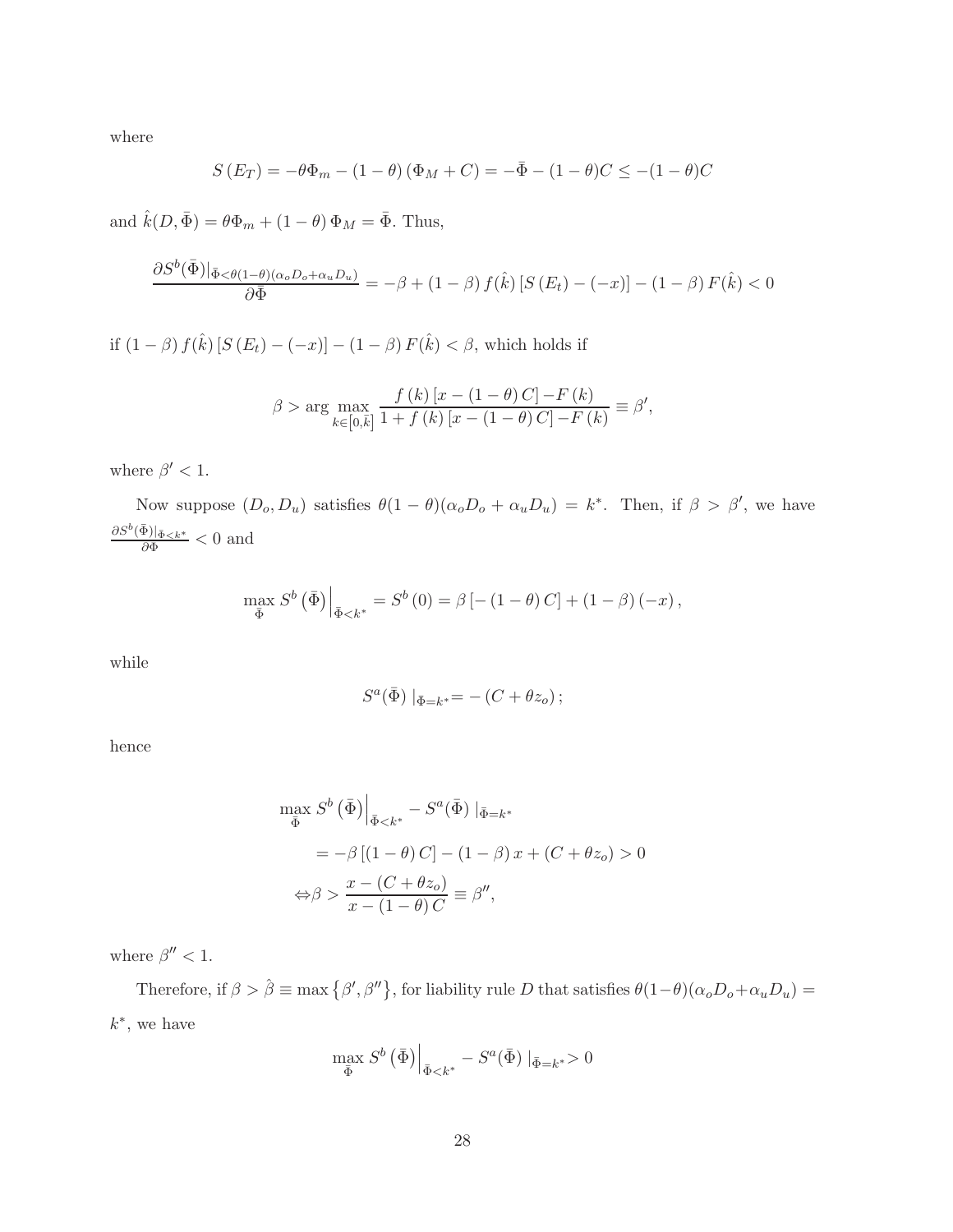and the induced price is  $\bar{\Phi}^* = 0$ , with  $\Phi_M = \Phi_m = 0$  and  $\hat{k}(D, \bar{\Phi}^*) = 0 \lt k^*$ . Furthermore, if  $D<sub>o</sub> > 0$ , the expert will choose R even when treatment  $(N, T_M)$  is efficient. Making use of the results in Proposition 1, we therefore conclude that, if  $\beta > \hat{\beta}$ , there exists no D under which the equilibrium is fully efficient.  $\blacksquare$ 

**Proof of Corollary 1.** First, we show that a second-best liability  $D$ , if it exists, must induce  $\bar{\Phi}(D) = \theta(1-\theta)(\alpha_o D_o + \alpha_u D_u)$  in equilibrium. Suppose to the contrary that D is a second-best liability under which the consumer's optimal price satisfies

$$
\bar{\Phi}^b(D) = \arg \sup_{\bar{\Phi} \in [0,k^*)} S^b(\bar{\Phi}) \equiv \delta < k^*.
$$

Then,  $S^b(\delta)$  is attained,  $\hat{k}(D, \bar{\Phi}) = \delta$ , and

$$
W(D) = S^{b}(\delta) + (\beta + (1 - \beta)F(\delta))\delta - (1 - \beta)\int_0^{\delta} kf(k)dk.
$$

Consider another liability rule  $\hat{D} \equiv (\hat{D}_o, \hat{D}_u)$  satisfying  $\theta(1-\theta)(\alpha_o\hat{D}_o + \alpha_u\hat{D}_u) = \delta$ . Then, under  $\hat{D}$  we have  $\sup_{\bar{\Phi}\in[0,\delta)}S^b(\bar{\Phi}(\hat{D}))\leq S^b(\delta)=\sup_{\bar{\Phi}\in[0,k^*)}S^b(\bar{\Phi}^b(D))$ , because  $\delta < k^*$  and  $S^b$  ( $\bar{\Phi}$ ) depends on D only through  $\bar{\Phi}$ . Under liability  $\hat{D}$ , if the consumer chooses  $\bar{\Phi} = \delta =$  $\theta(1-\theta)(\alpha_o\hat{D}_o + \alpha_u\hat{D}_u)$ , with  $\Phi_M = \theta\alpha_o\hat{D}_o$  and  $\Phi_m = (1-\theta)\alpha_u\hat{D}_u$ , then  $\hat{k}(\hat{D}, \bar{\Phi}) = \delta$  and the consumer obtains surplus

$$
S^{a}(\delta) = [\beta + (1 - \beta)F(\delta)][-\delta - (1 - \theta)C] + (1 - \beta)[1 - F(\delta)]\max\{-C - \theta z_{o}, -(1 - \theta)z_{u}\}\
$$

$$
> [\beta + (1 - \beta)F(\delta)][-\delta - (1 - \theta)C] + (1 - \beta)[1 - F(\delta)](-x) = S^{b}(\delta).
$$

Thus liability  $\hat{D}$  induces  $\bar{\Phi}(\hat{D}) = \delta$  and leads to welfare

$$
W(\hat{D}) = S^a(\delta) + [\beta + (1 - \beta)F(\delta)]\delta - (1 - \beta)\int_0^{\delta} kf(k)dk > W(D).
$$

Therefore, any D that induces  $\bar{\Phi}^b(D)$  can not be a second-best liability.

It follows that for a liability rule  $D^{**} \equiv (D^{**}_{o}, D^{**}_{u})$  to be a second-best, it must induce expected price margin  $\bar{\Phi}(D^{**}) = \theta(1-\theta)(\alpha_o D_o^{**} + \alpha_u D_u^{**})$  in equilibrium, with  $\Phi_M^* = \theta \alpha_o D_o^{**}$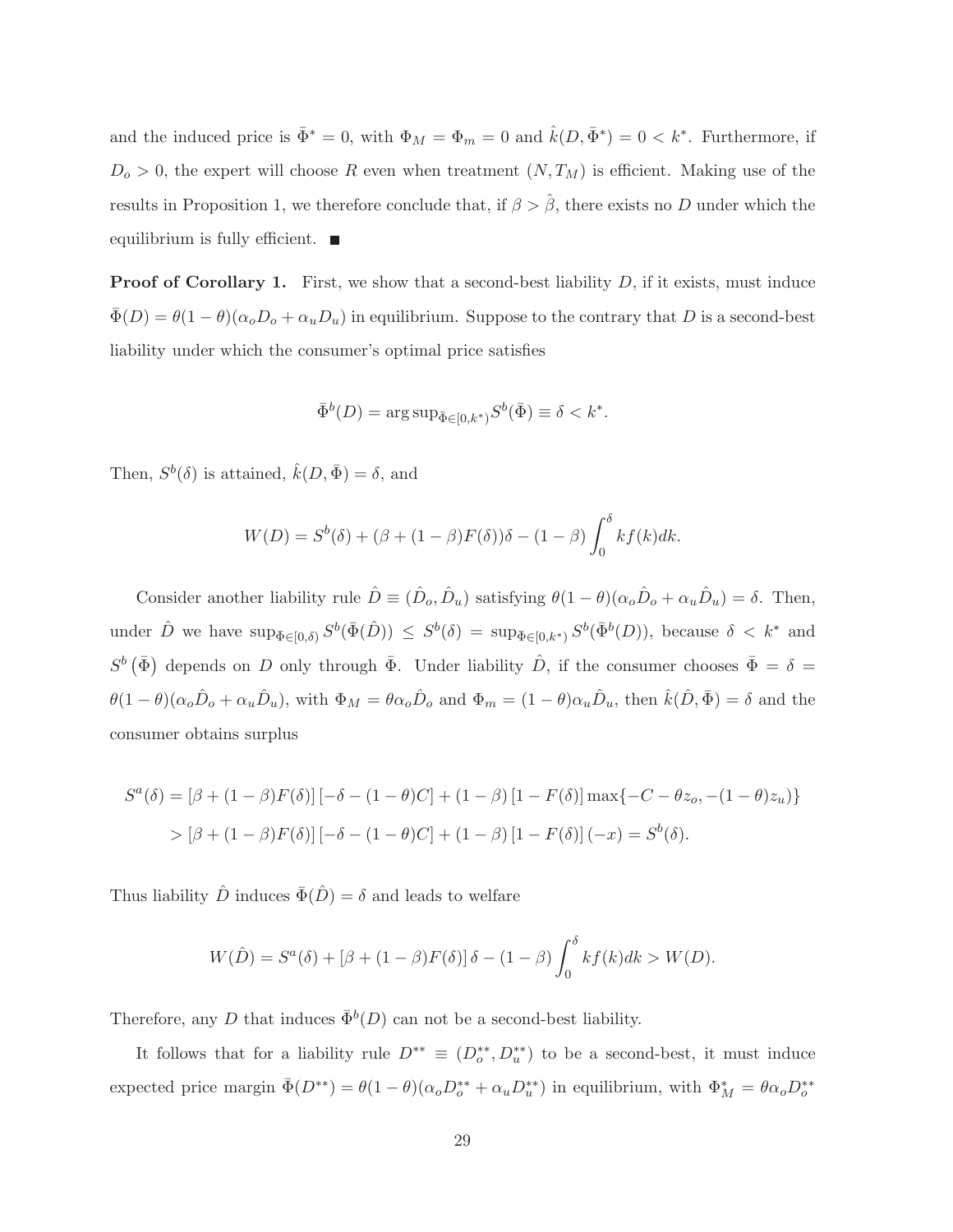and  $\Phi_m^* = (1 - \theta)\alpha_u D_u^{**}$ . Furthermore,  $\hat{k}(D^{**}, \bar{\Phi}) = \bar{\Phi}(D^{**})$ , and welfare is

$$
W(\hat{k}(D^{**})) = (1 - \beta) \left[ 1 - F(\hat{k}) \right] \max\{-\theta z_o - C, -(1 - \theta)z_u\}
$$

$$
+ \left[ \beta + (1 - \beta)F(\hat{k}) \right] \left[ -(1 - \theta)C \right] - (1 - \beta) \int_0^{\hat{k}} kf(k)dk.
$$

Notice that

$$
\frac{dW}{d\hat{k}} = (1 - \beta)f(\hat{k}) [-(1 - \theta)C] - (1 - \beta)f(\hat{k}) \max\{-\theta z_o - C, -(1 - \theta)z_u\} - (1 - \beta)\hat{k}f(\hat{k})
$$

$$
= (1 - \beta)f(\hat{k}) [-(1 - \theta)C - \max\{-\theta z_o - C, -(1 - \theta)z_u\} - \hat{k}]
$$

$$
= (1 - \beta)f(\hat{k}) (k^* - \hat{k}) > 0 \text{ for } \hat{k} < k^*.
$$

Thus, for  $\hat{k} < k^*$ , welfare increases with  $\hat{k}$ .

We next show that a second-best liability,  $D^{**}$ , indeed exists. Suppose a liability rule  $D=(D_o, D_u)$  is such that  $\bar{\Phi}_1=\theta(1-\theta)(\alpha_o D_o+\alpha_u D_u)=k^*$ . Because the first-best is not attainable, the equilibrium expected price margin  $\bar{\Phi}(D) = \theta \Phi_m(D) + (1 - \theta) \Phi_M(D) < \bar{\Phi}_1 = k^*$ , where  $\Phi_m(D)$  and  $\Phi_M(D)$  are equilibrium price margins given D, and we have  $S(\bar{\Phi}(D)) =$  $S^b\left(\bar{\Phi}\left(D\right)\right) > S^a\left(\bar{\Phi}_1\right).$ 

Because  $S^a(\bar{\Phi}(D)) > S^b(\bar{\Phi}(D))$  for given  $\bar{\Phi}(D)$ , we have  $S^a(\bar{\Phi}(D)) > S^b(\bar{\Phi}(D)) >$  $S^a\left(\bar{\Phi}_1\right)$ . Thus, since  $S^a\left(\bar{\Phi}\right)$  is continuous on  $\left[\bar{\Phi}\left(D\right),\bar{\Phi}_1\right]$ , there exists a number  $\bar{\Phi}_2 \in \left(\bar{\Phi}\left(D\right),\bar{\Phi}_1\right)$ such that  $S^a(\bar{\Phi}_2) = S^b(\bar{\Phi}(D))$ . Therefore, the optimal liability, when the first-best fails to exist, is  $D^{**} = (D_o^{**}, D_u^{**})$  that induces the highest equilibrium  $\bar{\Phi} = \theta(1-\theta)(\alpha_o D_o + \alpha_u D_u)$  on  $\bar{\Phi} \in [0, \bar{\Phi}_2]$ . That is,  $D^{**} = (D^{**}_{o}, D^{**}_{u})$  satisfies

$$
\bar{\Phi}\left(D^{**}\right)=\theta(1-\theta)(\alpha_o D_o^{**}+\alpha_u D_u^{**})=\bar{\Phi}_2
$$

with equilibrium price margins  $\Phi_M^* = \theta \alpha_o D_o^{**}$  and  $\Phi_m^* = (1 - \theta) \alpha_u D_u^{**}$ , the consumer's surplus is  $S(\bar{\Phi}) = S^a(\bar{\Phi}(D^{**}))$ , the expected price margin is  $\bar{\Phi}(D^{**})$ , and  $\hat{k}(D^{**}, \bar{\Phi}(D^{**})) = \bar{\Phi}(D^{**})$  $k^*$ .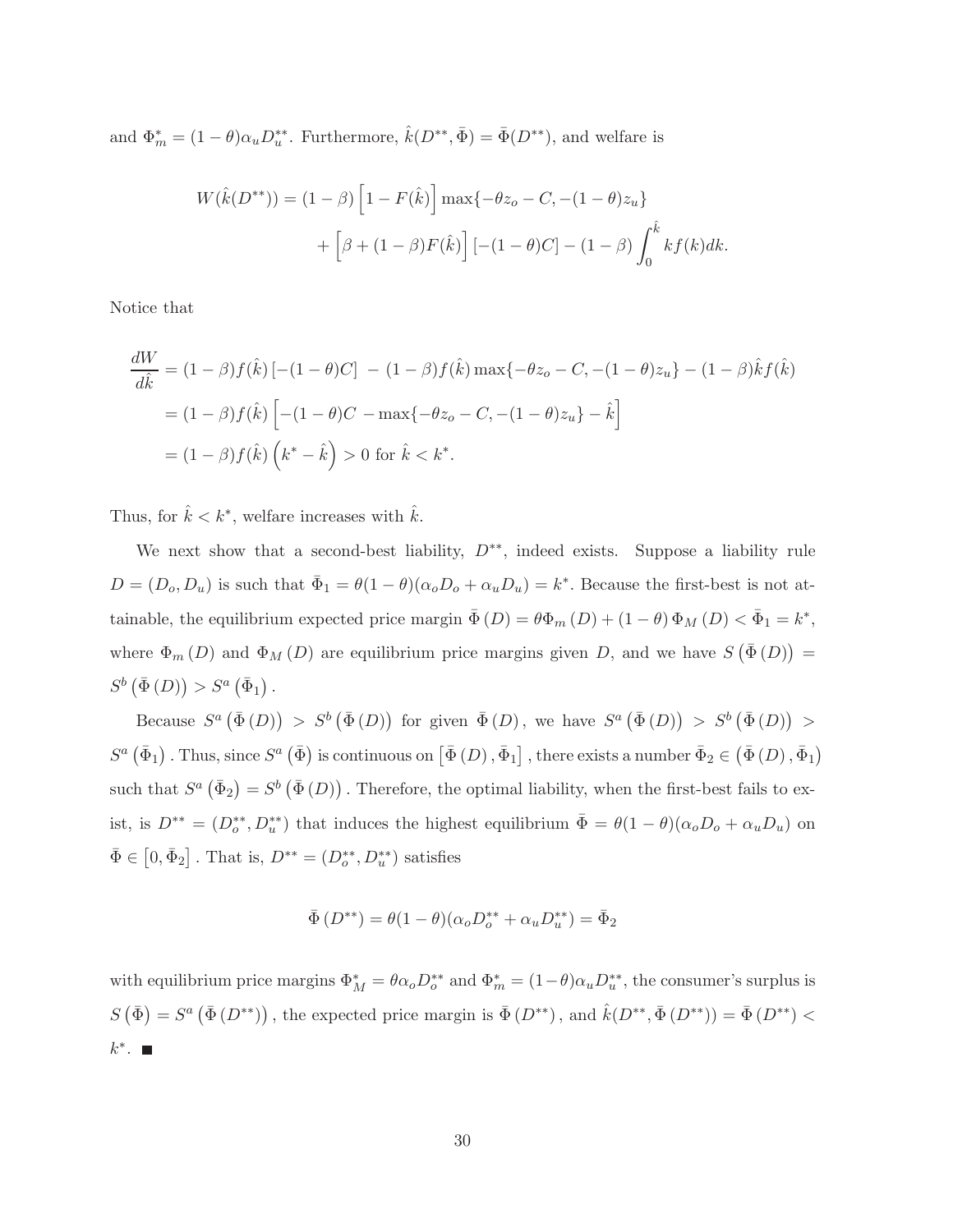# References

- [1] Alger, I., and F. Salanie (2006): "A Theory of Fraud and Overtreatment in Expert Markets," Journal of Economics and Management Strategy, 15, 853–881.
- [2] Arlen, J. (2013): "Economic Analysis of Medical Malpractice Liability and Its Reform," Research Handbook on the Economics of Torts, PP. 33-68, Edward Elgar, Cheltenham, UK · Northampton, MA, USA.
- [3] ARLEN, J., AND W. B. MACLEOD (2005): "Torts, expertise, and authority: liability of physicians and managed care organizations," Rand Journal of Economics, 36, 494–519.
- [4] Balafoutas, L., and R. Kerschbamer (2020): "Credence Goods in the Literature: What the Past Fifteen Years Have Taught Us About Fraud, Incentives, and the Role of Institutions," Journal of Behavioral and Experimental Finance, 26, 100285.
- [5] Bardey, D., Gromb, D., Martimort, D. and J. Pouyet (2020): "Controlling Sellers Who Provide Advice: Regulation and Competition," Journal of Industrial Economics, https://doi.org/10.1111/joie.12228
- [6] Bester, H., and M. Dahm (2018): "Credence Goods, Costly Diagnosis, and Subjective Evaluation," Economic Journal, 128, 1367-1394.
- [7] Buck, I. D. (2013): "Caring Too Much: Misapplying the False Claims Act to Target Overtreatment," Ohio State Law Journal, 74, 463–513.
- [8] Buck, I. D. (2015): "Breaking the Fever: A New Construct for Regulating Overtreatment," U. C. Davis Law Review, 48, 1261-1318.
- [9] Brown, J. P. (1973): "Toward an Economic Theory of Liability," The Journal of Legal Studies, 2, 323–349.
- [10] Brownlee, S. (2008): Overtreated: Why Too Much Medicine is Making Us Sicker and Poorer. New York: Bloomsbury USA.
- [11] Chen, Y., and X. Hua (2012): "Ex Ante Investment, Ex Post Remedies, and Product Liability," International Economic Review, 53, 845–866.
- [12] Coey, D. (2015): "Physicians' Financial Incentives and Treatment Choices in Heart Attack Management," Quantitative Economics, 6, 703–748.
- [13] Danzon, P. M. (1991): "Liability for Medical Malpractice," Journal of Economic Perspectives, 5, 51–69.
- [14] Darby, M., and E. Karni (1973): "Free Competition and the Optimal Amount of Fraud," Journal of Law and Economics, 16, 67–88.
- [15] Daughety, A. F., and J. F. Reinganum (1995): "Product Safety: Liability, R&D, and Signaling," American Economic Review, 85, 1187–1206.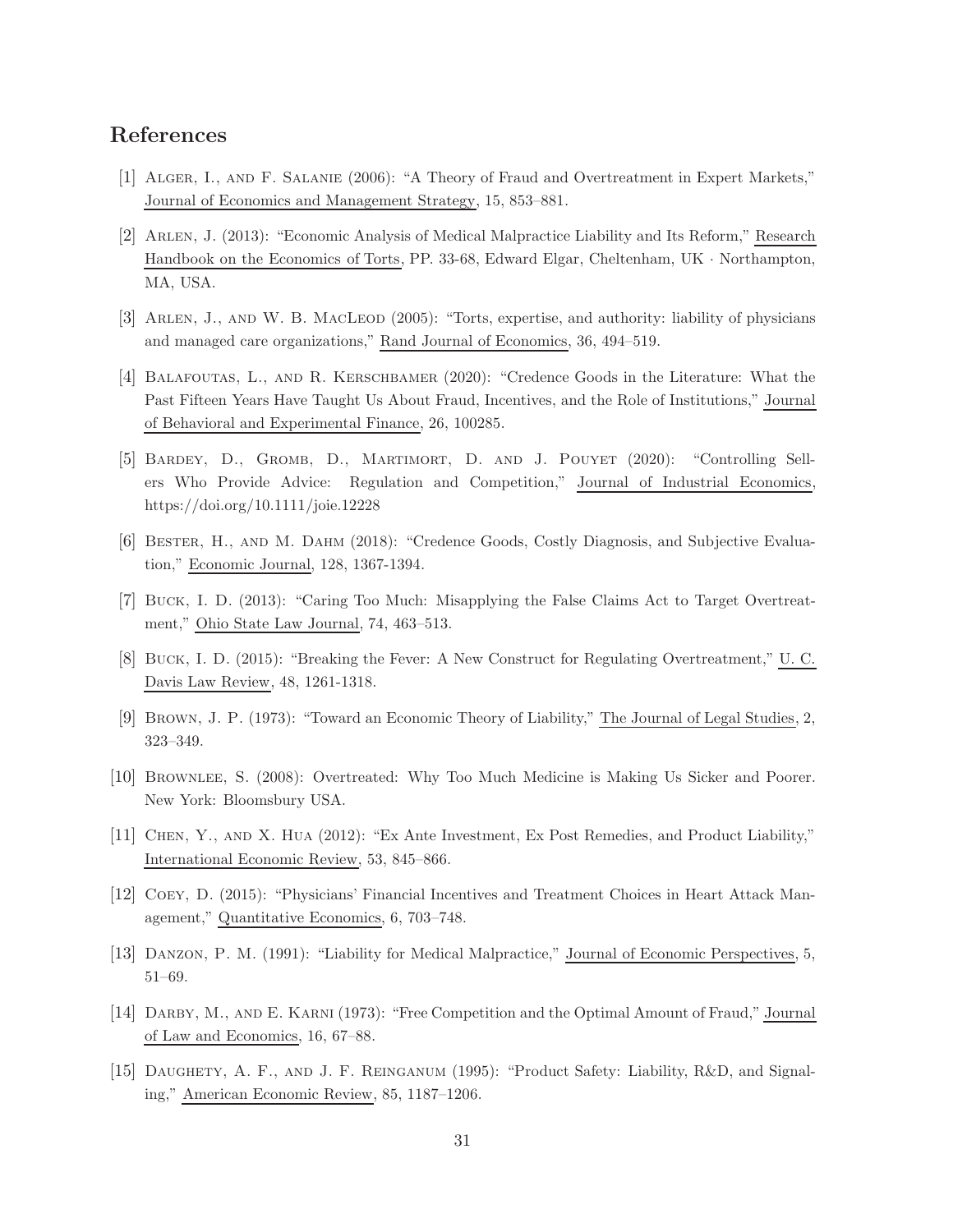- [16] Daughety, A. F., and J. F. Reinganum (2008): "Product Liability, Signaling, and Disclosure," Journal of Institutional and Theoretical Economics, 164, 106–126.
- [17] Dickstein, M. J. (2016): "Physician vs. Patient Incentives in Prescription Drug Choice," Working Paper.
- [18] Demougin, D., and C. Fluet (2006): "Preponderance of Evidence," European Economic Review, 50, 963-976.
- [19] Demougin, D., and C. Fluet (2008): "Rules of Proof, Courts, and Incentives," Rand Journal of Economics, 39, 20-40.
- [20] Dulleck, U., and R. Kerschbamer (2006): "On Doctors, Mechanics, and Computer Specialists: The Economics of Credence Goods," Journal of Economic Literature, 44, 5–42.
- [21] Dulleck, U., and R. Kerschbamer (2009): "Experts vs. Discounters: Consumers Free-Riding and Experts Withholding Advice in Markets for Credence Goods," International Journal of Industrial Organization, 27, 15–23.
- [22] Emons, W. (1997): "Credence Goods and Fraudulent Experts," Rand Journal of Economics, 28, 107-119.
- [23] Emons, W. (2001): "Credence Goods Monopolists," International Journal of Industrial Organization, 19, 375-389.
- [24] Fong, Y. (2005): "When do Experts Cheat and Whom do They Target?" Rand Journal of Economics, 36, 113–130.
- [25] Fong, Y. and T. Liu (2018): "Liability and Reputation in Credence Goods Markets," Economics Letters, 166, 35–39.
- [26] Fong, Y., T. Liu, and D. J. Wright (2014): "On the Role of Verifiability and Commitment in Credence Goods Market," International Journal of Industrial Organization, 37, 118–129.
- [27] Gruber, J., and J. Kim, and D. Mayzlin (1999): "Physician Fees and Procedure Intensity: The Case of Cesarean Delivery," Journal of Health Economics, 18, 473–490.
- [28] Hua, X. (2011): "Product Recall and Liability," Journal of Law, Economics, & Organization, 27, 113–136.
- [29] Liu, T. (2011): "Credence Goods Markets with Conscientious and Selfish Experts," International Economic Review, 52, 227–244.
- [30] Shavell, S. (1980): "Strict Liability vs. Negligence," Journal of Legal Studies, 9, 1–25.
- [31] Shavell, S. (2007): "Liability for Accidents," Handbook of Law and Economics, Volume 1, edited by A. Mitchell Polinsky and Steven Shavell, Elsevier B.V..